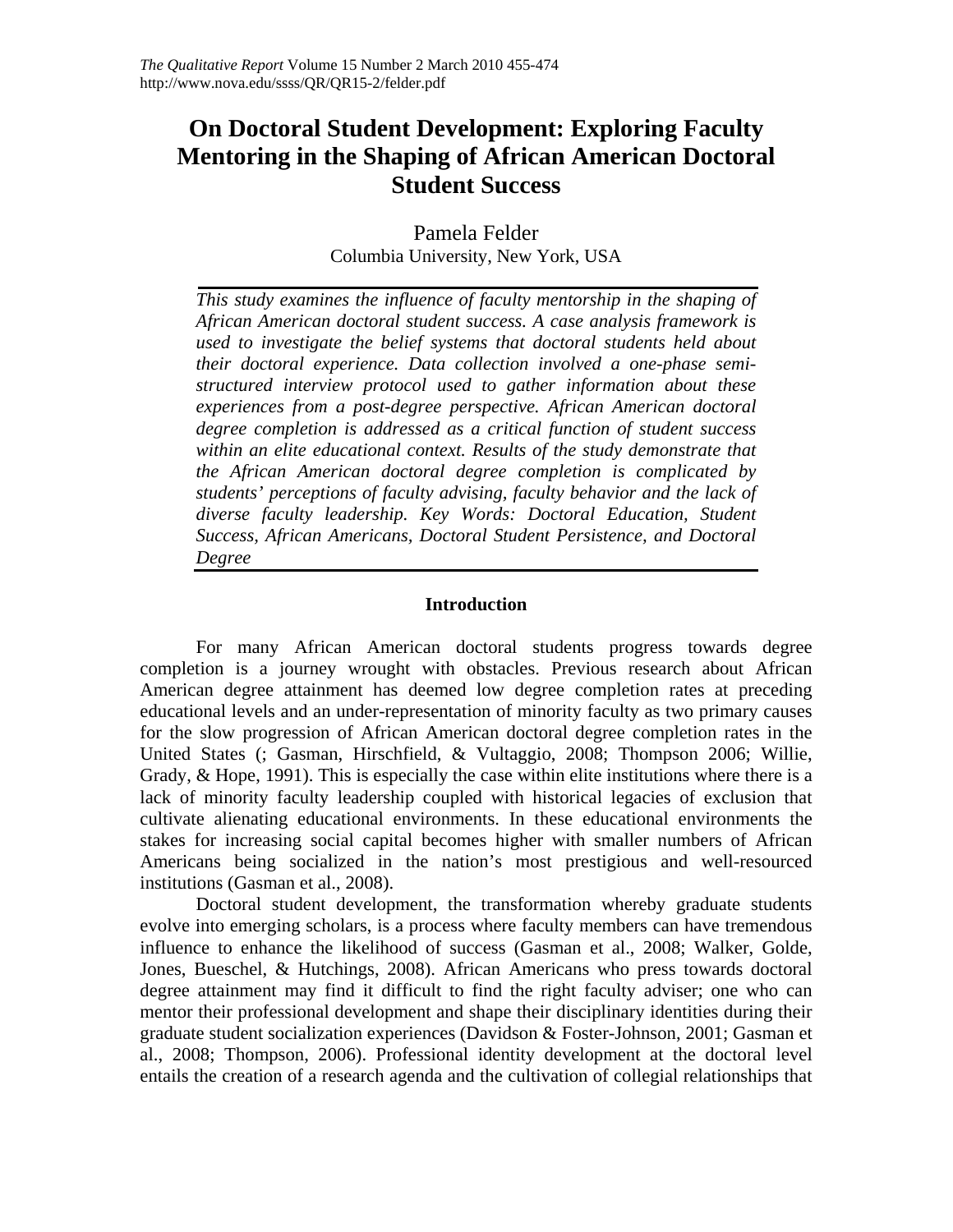are important to continued success after degree attainment (Gardner & Barnes, 2007; Lovitts, 2001).

To further explore the impact of faculty advising and mentorship on graduate student socialization previous research has called for further exploration of these functions from a student's cultural perspective (Gasman et al., 2008; Nettles & Millett, 2006). Additionally, this perspective relates to Padilla's Expertise Model (1991) that explores the experiences of successful students of color who attain both theoretical and heuristic knowledge to overcome barriers to success. Padilla's model highlights the value of student experience as an informative resource for learning about student progress as well as the effects of institutional climates and interactions between students and faculty. In this vein the goal of this paper is to explore the African American doctoral student experience to illustrate how factory mentorship facilitates degree completion.

Many studies on the faculty-student relationship have tended to focus on the experiences of students while they were engaged in the doctoral study (Baird, 1990; Gasman, Gerstl-Pepin, Aderson-Thompkins, Rasheed, & Hathaway, 2004; Girves & Wemmerus, 1988; Golde, 1998; Nettles & Millett, 2006; Taylor & Antony, 2000). While these studies have been helpful in exploring how faculty can support doctoral student development, the scope of these findings about student experience is limited to doctoral student success being in the state of progression towards degree completion. Qualitative studies of doctoral students who are engaged in study may not fully address factors that contribute to the marginalization experience for African Americans as these doctoral students are under pressure to be politically sensitive to the organizational dynamics of their programs (Taylor & Antony; Thompson, 2006). The position of this paper is to set degree completion as the central focus of student success. Thus, student success is viewed from a post-degree perspective and emphasizes the faculty-student relationship as a key element of degree attainment.

According to Padilla (1991), students who are successful offer solid examples of academic achievement. In light of this, the results of this work serve to address a gap in the literature by presenting interview results from African Americans who have achieved degree attainment. Specifically, the work presented here focuses on the aspects of the student-faculty relationship which has been discussed in the literature as having the most profound effects on student socialization (Gasman et al., 2008). Reflections of African American doctoral degree completers illustrate aspects of the faculty-student relationship that speak to faculty advising strategies, perceptions of faculty behavior, and the influence of faculty diversity.

These reflections are examined to address three key questions: What are the essential elements of a positive faculty-student relationship that promote success for African American doctoral students? What are the mentoring practices that hinder doctoral student success for African Americans? And, how did faculty members assist African American doctoral students in addressing barriers to degree completion?

#### **Theoretical Framework**

Student experience is a valuable resource from which we can learn about the significance of the student-faculty relationship on doctoral degree attainment. The present research draws on socialization theory as lens to explore the student-faculty experiences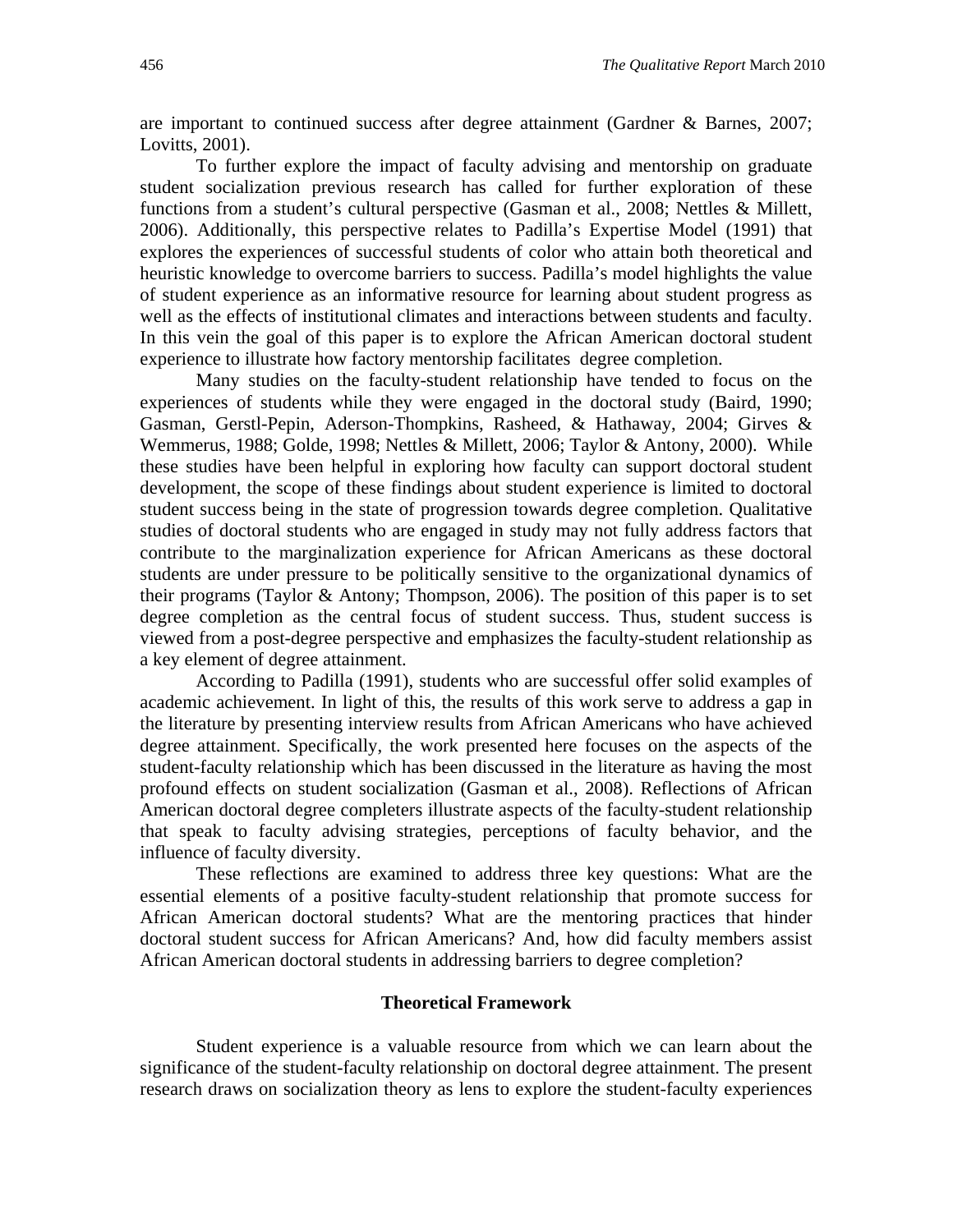of African American doctoral students by way of tuning into their belief systems about them. Previously, socialization theory has been used as a framework to explore the assimilation and adjustment issues for doctoral students of color (Taylor & Antony, 2000, p. 186). Socialization has been identified as "the process by which newcomers learn the encoded system of behavior specific to their area of expertise and the system of meanings and values attached to these behaviors" (Taylor & Antony, p. 186). Subsequently, they attune themselves behaviorally to these systems during the doctoral student process in an effort to negotiate barriers towards degree completion.

Additionally, this work acknowledges the research of Vincent Tinto (1993) and his characterization of the doctoral process that includes three stages of progress: transition, adjustment, attainment of candidacy, and completion of the dissertation. The first stage of Tinto's model is Transition and Adjustment, which characterizes student experience during the first year of doctoral studies. In this stage, students evaluate the investment of joining an academic community. They establish membership in the social and academic community of where they are studying and begin to build relationships with faculty.

The second stage, Attainment of Candidacy, takes place after the first year and continues until certification exams are passed and candidacy has been achieved. In this stage, students are involved in the acquisition of knowledge that will prepare them to for their doctoral research and less concerned with community membership. The third stage is the Completion of the Dissertation, where students experience the culmination of their abilities and relationships with faculty, mentors, and advisers. During this stage, the faculty-mentor relationship is most likely to shape completion.

Research on doctoral education has included these stages of progression towards the doctorate and they have been identified as stages where students are likely to drop out (Girves & Wemmerus, 1988; Nettles & Millett, 2006; Walker et al., 2008). Again, the key objective of this work is to understand how the student-faculty relationship serves to support this negotiation and how students were able to progress towards degree completion. To this end, socialization theory is used to analyze the commitment levels of African Americans who attained the doctorate.

Case study analysis serves as the primary method to collect and explore reflections about the student-faculty relationship. Case study analysis serves to capture doctoral student socialization on a localized level. For instance, the sample participants are part of a "bounded system," as they attained doctoral degrees from the same large private graduate school of education (Creswell, 1998, p. 37). The systemic context of this study lends a unique factor to the overall exploration of the African American doctoral experience as the majority of doctoral degrees conferred to African Americans are in the field of education (Hoffer, Welch, Webber, Williams, Lisek, Hess, et al., 2006). Moreover, the bounded system explored is a predominately White institution where there are increased instances of student marginalization that serve to complicate degree completion and a low representation of minority faculty leadership (Willie et al., 1991; Davidson & Foster-Johnson, 2001; Gasman et al., 2004; Gasman et al., 2008; Thompson, 2006). Case study analysis is useful as it facilitates "in-depth" exploration of the situational pressures students experience in fulfilling their academic commitments (Creswell, 1988; Taylor & Antony, 2000).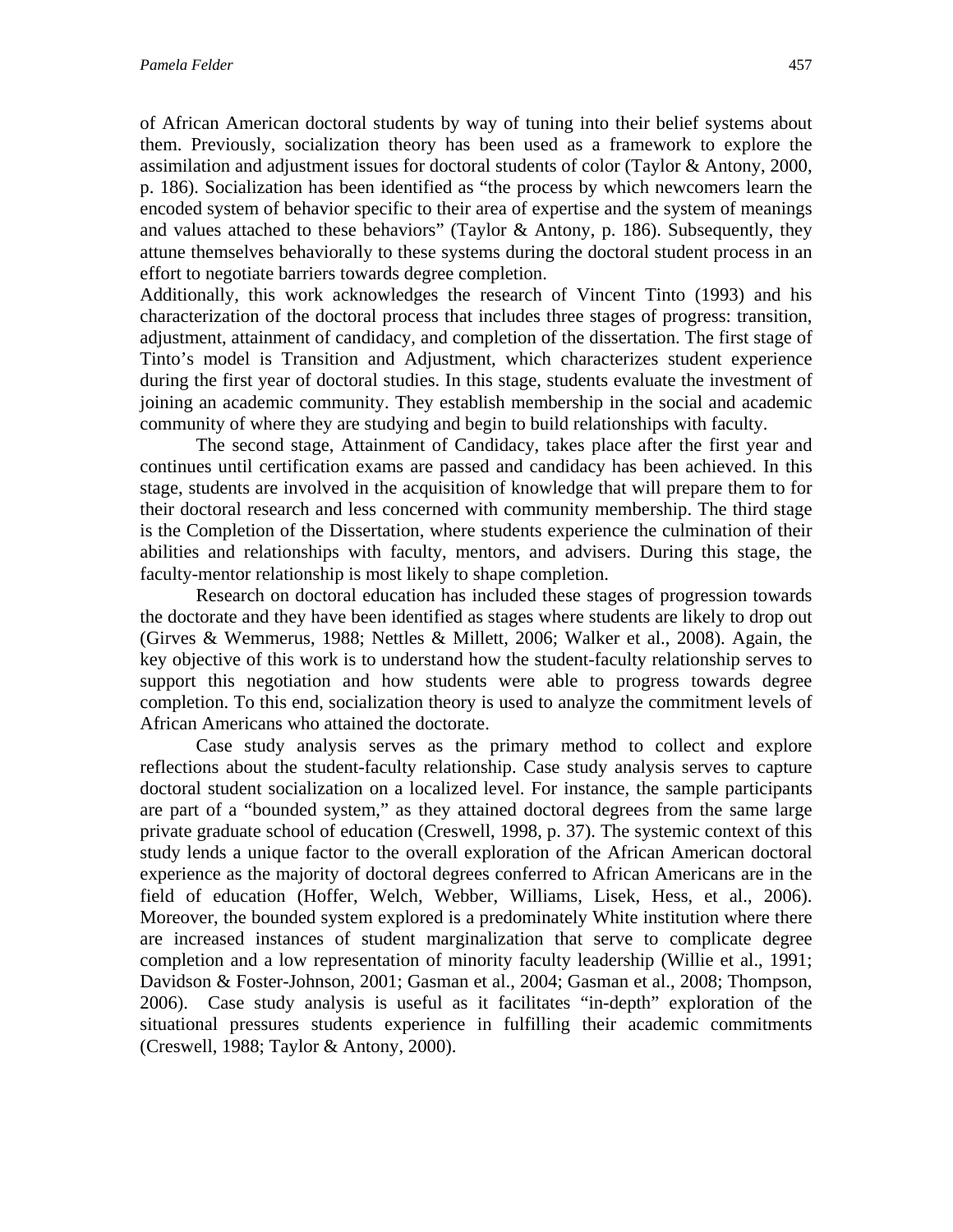#### **Literature Review**

For the African American doctoral experience mentorship has been a common topic when discussing the faculty-student relationship (Davidson & Johnson, 2001; Gasman et al., 2004; Taylor & Antony, 2000; Willie et al., 1991). Faculty mentoring has been characterized as: "activities and interactions that may be related to work, skill acquisition, and social or emotional aspects of the mentor or the protégé" (Davidson & Johnson, 2001, p. 551). This relationship has been addressed as a critical function in the doctoral experience and can be viewed as one of the few formal mechanisms in this process (Nettles & Millett, 2006). The nature of faculty mentorship is considered one of the strongest determining factors of African American doctoral degree completion (Willie et al.).

Results of a survey of more than 9,000 doctoral students conducted by Nettles and Millett (2006) identified mentoring as a key aspect of positive academic interactions among doctoral students and faculty. In their survey questionnaire a mentor is defined as "someone on the faculty to whom students turned to for advice, to review a paper, or for general support and encouragement" (Nettles & Millett, p. 98). According to these findings, acquiring supportive mentorship is associated with achieving post-doctoral achievement and success. This includes securing faculty and professional research appointments in one's discipline. They further suggest how attaining knowledge about this relationship could highlight strategies faculty members employ to promote doctoral student success particularly for those who are not developing positive faculty-student relationships. Nettles and Millett assert:

Knowing how mentors in various fields go about expanding the horizons of their protégés would be illuminating for all prospective doctoral students but especially for the 30 percent whom our survey identified as prospects for failing to secure such relationships. (p. 224)

Moreover, the lack of minority mentorship has been a concern addressed by many scholars who assert that increasing the levels of minority participation within graduate education is directly related to the development of an emerging cadre of diverse scholars who are prepared to progress into faculty roles (Gasman et al., 2004; Moses 1994; ; Thompson, 2006). These researchers have found that increased levels of both student and faculty diversification positively affect faculty-student relationships and the socialization experiences of minority doctoral students. However, Gasman et al. (2008) assert that given the make-up of the professoriate it's impossible for African American faculty to be solely responsible for mentoring the number African American doctoral students that exist within the academy (p. 128).

 The implication here is that a faculty member who is genuinely interested in a doctoral student's research agenda, professional development and degree completion can be important to an African American's degree completion regardless of race.

Depending on a student's experience with a faculty member embracing the idea of doctoral study alone can be challenging in itself. The adjustment to graduate school can be difficult. In fact, Bowen and Rudenstine (1992) concluded that attrition during the first year of graduate school accounts for nearly one-third of all doctoral student attrition. The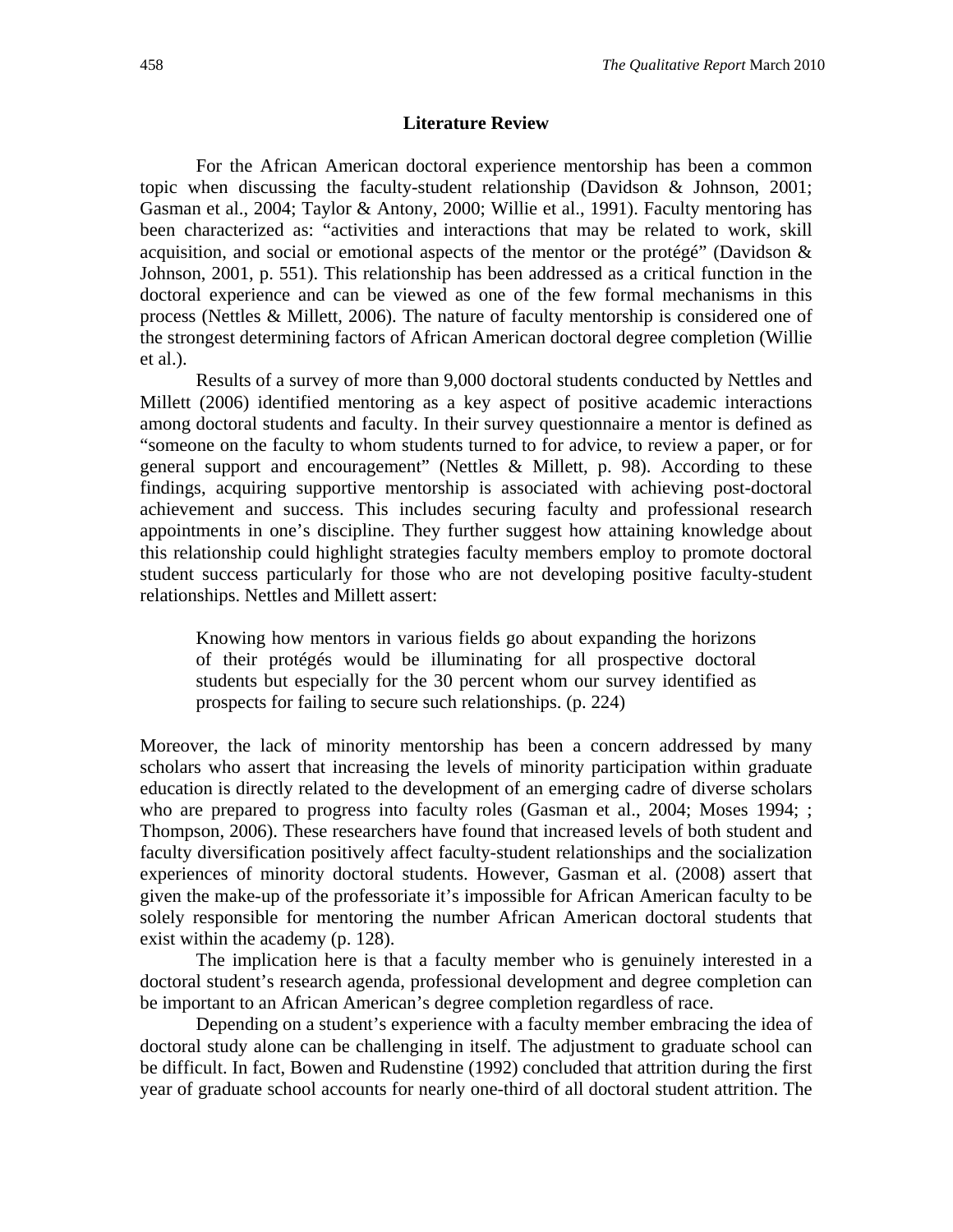first year of doctoral study presents many challenges and is considered one of the greatest barriers to completion. Mentoring by an adviser can also affect how a doctoral student is socially adjusted to the doctoral process. Previous research suggests the influence of a mentor may affect how students adjust to the doctoral process (Ostroff & Kozowolski, 1993). Ostroff and Kozlowski offer an interesting organizational perspective about adjustment experiences in their examination of mentored newcomers and non-mentored newcomers. They found that the information gathering processes during one's adaptation in organizational socialization is critical to the learning process. In discussing mentoring as an important aspect of the faculty-student relationship they assert, "the most significant difference between mentored and non-mentored newcomers emerged … those with mentors were able to learn more about organizational issues and practices compared to non-mentored newcomers" (Ostroff & Kozlowski, p. 170). Hence, one could conclude that if mentoring is part of the faculty-student relationship there is a greater likelihood for a student to attain knowledge critical for degree completion by way of participating in this relationship.

Many of the African Americans in this study are first-generation doctoral degree recipients who suggest that there were no cognitive maps guiding their adjustment experiences and degree completion (Lovitts, 2001). As the results of this study demonstrate, they had to attain knowledge that could be used to positively support their adjustment process (Lovitts). This supports Padilla, Trevino, Gonzalez, and Trevino's (1997) findings about the attainment of heuristic knowledge (or information that is not acquired theoretically) as a key factor in minority student adjustment. Also, this is consistent with Hawley's (1993) findings that suggest that there are "unwritten rules" students must take into account as one travels through the doctoral process. An important question to consider is how do African American doctoral students interpret these rules and address them to progress towards degree completion?

Perhaps the answer to this question can be gleaned from the social adjustment of these students. Researchers have addressed social adjustment as it relates to doctoral retention and attrition within a socialization theory framework (Ostroff & Kozlowski, 1993; Romero & Margolis, 1998; Thompson, 2006). Socialization within the academic community is critical during the doctoral process. The socialization process, significant in the transition and adjustment stage of doctoral student persistence, is one in which a newcomer is made a member of a community (Tinto, 1993). In the case of doctoral students, the community of an academic department in a particular discipline within a graduate school can be critical to shaping their development (Golde, 1998). In fact, Lovitts (2001) found that the intellectual structure of one's disciplinary identity shapes opportunities for academic and social integration across departments within that discipline by structuring the nature of academic tasks and the frequency of academic interactions as well as social relationships that develop out of task-related interactions.

However, what becomes the nature of this structuring process when there is a low frequency of academic interactions for African American doctoral students? Turner and Thompson (1993) suggest that this type of academic and social integration is difficult for this population of students. For example, they conducted research on the socialization experiences of minority female doctoral students at a Mid-western university and found that minority women reported less help from faculty with publishing, mentoring, and career guidance. If these findings are juxtaposed with Nettles and Millet's (2006)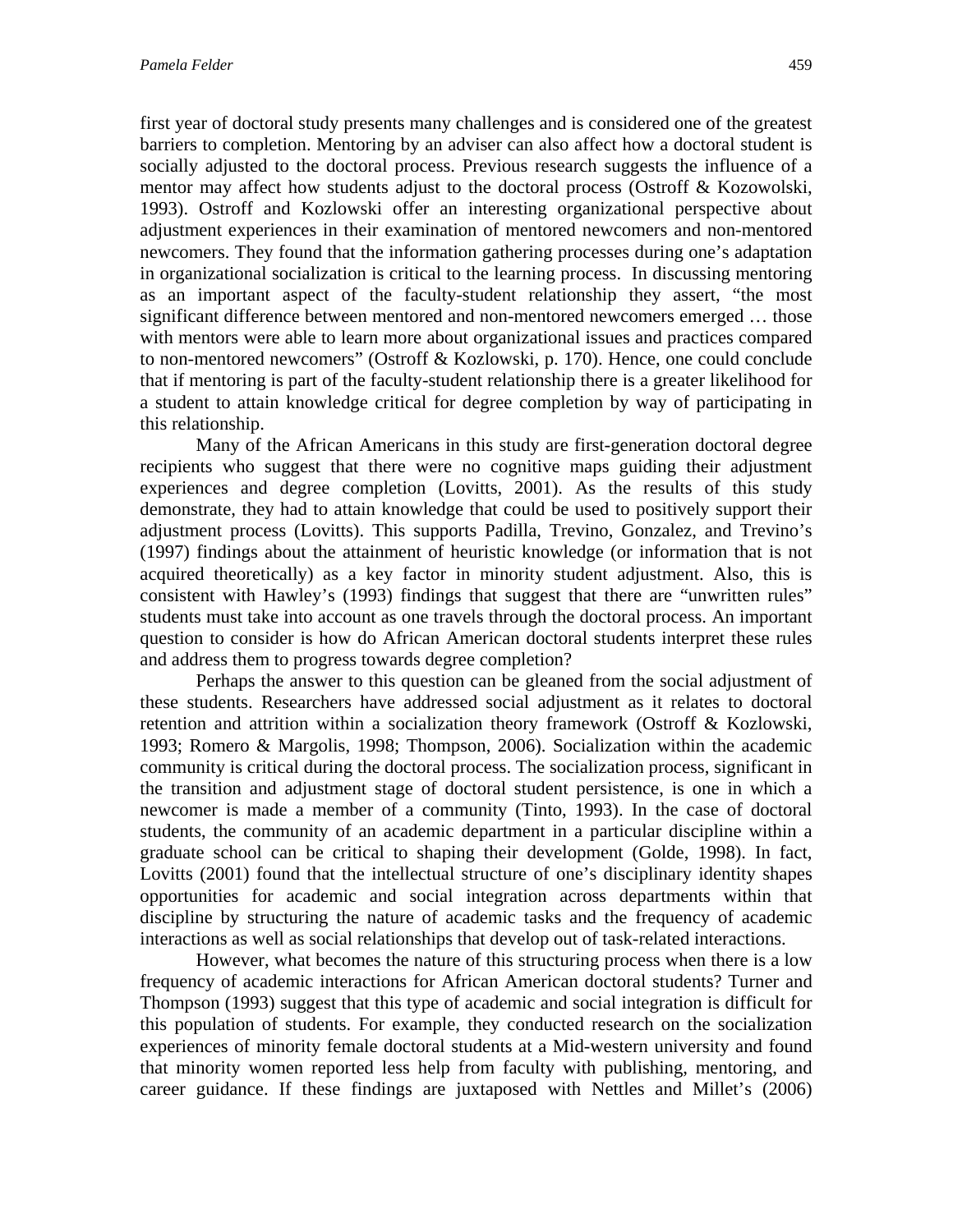findings about the activities critical to doctoral student development, a low frequency of positive mentorship can jeopardize a scholar's degree completion, career longevity, and overall success.

Findings suggest that these interactions are critically important to minority students in predominately white settings. If the first year of graduate study generates the greatest stress, the absence of adequate support services could affect the willingness of African American students to persevere through upper division and graduate study, which is academically more demanding (Willie et al., 1991). For example, in Girves and Wemmerus' (1988) assessment of the student-faculty relationship and doctoral degree progress they state:

The role of the adviser is critical at the doctoral level. Being treated as a junior colleague by the adviser accounts for much of the variability in degree progress. He or she serves as a role model and becomes the primary socializing agent in the department. Typically, the adviser establishes standard of performance and the behavior norms for his or her advisee. (p. 185)

While students may have interest in developing participating in these interactions, faculty perceptions of student performance have been found to have an influence on the development of faculty-student relationships. For instance, Gasman et al., (2004) found that faculty perception is critical in building faculty-student relationships and to the overall development of African American doctoral student success. They outline several suggestions for mentoring students of color. First, they assert that faculty members should take advantage of informal and impromptu opportunities to talk about their research and the motivations behind it. Oftentimes, students are less inclined to ask specific questions in the classroom and these informal interactions can get at the core of student concerns and fears.

 Second, they state that students of color benefit when faculty members deconstruct the mysteries of the academy. They found that research demonstrates that many students of color do not have mentors and thus, are often left out of conversations pertaining to the inner workings of higher education – including conversations related to the tenure process and what is valued in the area of scholarship.

 Furthermore, they assert that faculty members should communicate their passion for research to their students, relating the intangible benefits of choosing a career in the academy. Too often students of color are told "tales of failure" instead of success stories and as a result they avoid an academic career. In an informal way, faculty members should encourage students of color to develop their own research point of view – avoiding the urge to create protégés that mimic research interests and methods.

Additionally, Gasman et al. (2004) suggest that faculty members and students of color benefit from open conversations about research that are reciprocal in nature. Students begin to understand the value of their perspective and faculty members benefit from a more collaborative, and less adversarial process that, long term, will change the racial and ethnic landscape of the academy. Doctoral degree completers have benefited from this process and have gained from the student-faculty relationship in a tangible way.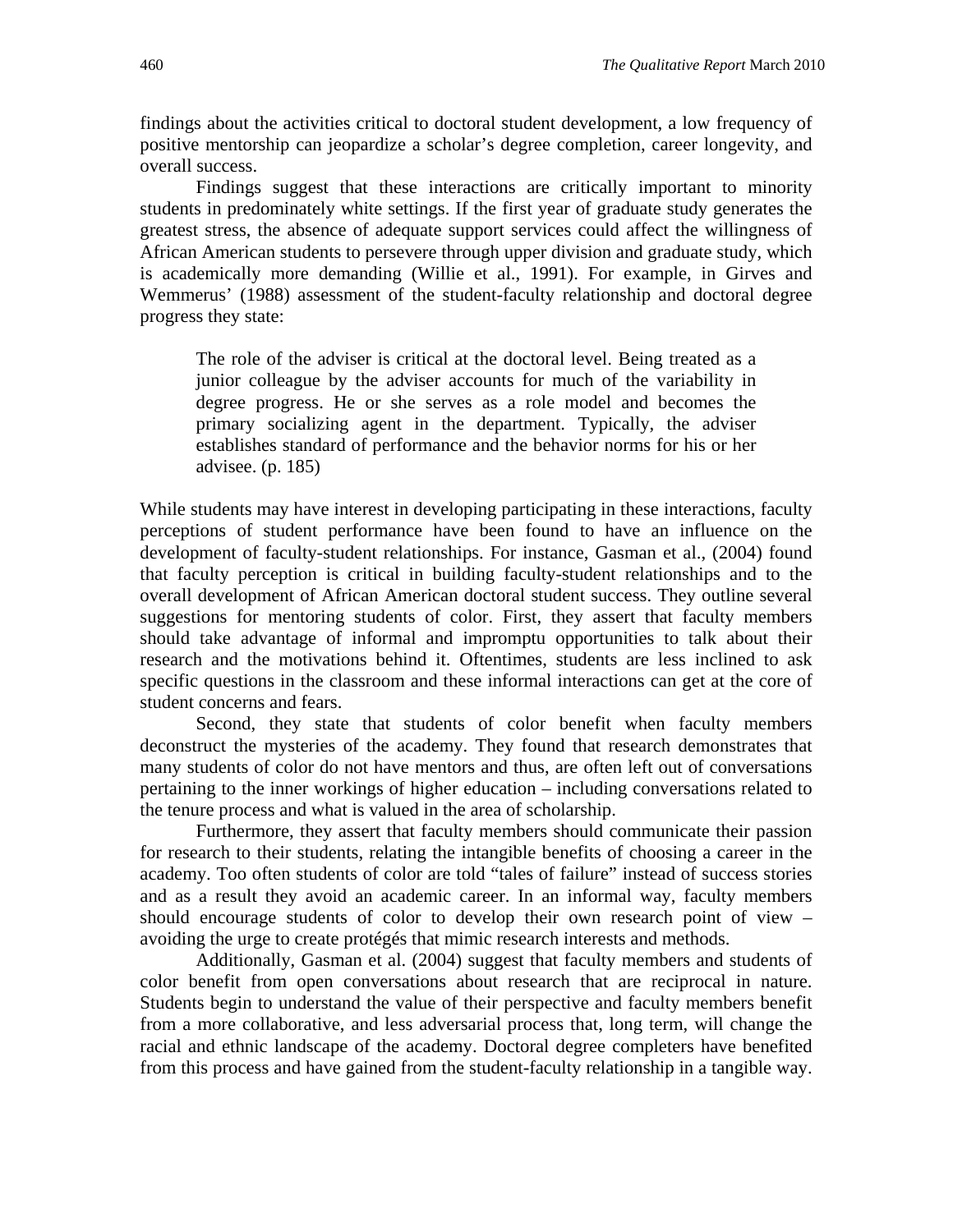Learning more about their perspectives on how faculty can support or retards this process is integral to understanding persistence for these students.

## **Method**

Qualitative analysis lends to a unique interpretation of the African American doctoral experience and complements previous statistical portraits of doctoral degree completion by illustrating the actual experiences of these students (Nettles & Millett, 2006). A case study framework binds the analysis of these experiences to one educational system that has an historical legacy of exclusion where many African American doctoral students reported feeling marginalized in developing positive student-faculty interactions.

The focal institution for this study is a large urban private research Ivy League campus located in the northeastern corridor of the United States (in some student responses it is referred to as Ivy University). The institution has a progressive research agenda and is home to more than 25 research centers and institutes. There are approximately 10,000 undergraduate students, 3,000 graduate students, and 1,000 faculty members. There are 12 graduate schools including its Graduate School of Education from which the participants for this study were selected.

For this study the data pool consists of African American graduates who received doctoral degrees between 1994 and 2005. African American students are those individuals who identified themselves as native-born Americans and self-selected this cultural group on institutional application materials.

## *Sample selection*

Factors that influenced the belief systems of scholars' interactions with faculty were collected via a one-phase semi-structured interview. Initially, the data collection steps I sought were complicated by confidentiality concerns. Consequently, I was denied access to alumni data. As a result I engaged in snowball sampling to develop a homogeneous data pool. Creswell (2002) describes homogeneous sampling as certain individuals who possess a similar trait or characteristic. Research conduct associated with this study was in compliance with the ethical standards and guidelines set forth by the institution. A letter invited members of the graduating class to participate in the study. Furthermore, the letter directs the graduates to contact the researcher for more information about the study.

Additionally, interview participants were asked if they could recommend other individuals to interview who might want to share their experiences (Creswell, 2002). Miles and Huberman (1994) recommend snowball sampling in theory-building analysis and define it as it: "identifies cases of interest from people who know people who know what cases are information rich" (p. 28). Eleven participants were interviewed. Also, graduates of the school of education were selected to avoid potential concerns about the impact of being politically insensitive to members of a student's program. While all of the participants had completed their programs many of them still acknowledged that they wanted to be cautious in their discussions about their program involvement. This acknowledgement appears to be relevant to the impact of the student-faculty relationship on a student's success and career development after degree completion.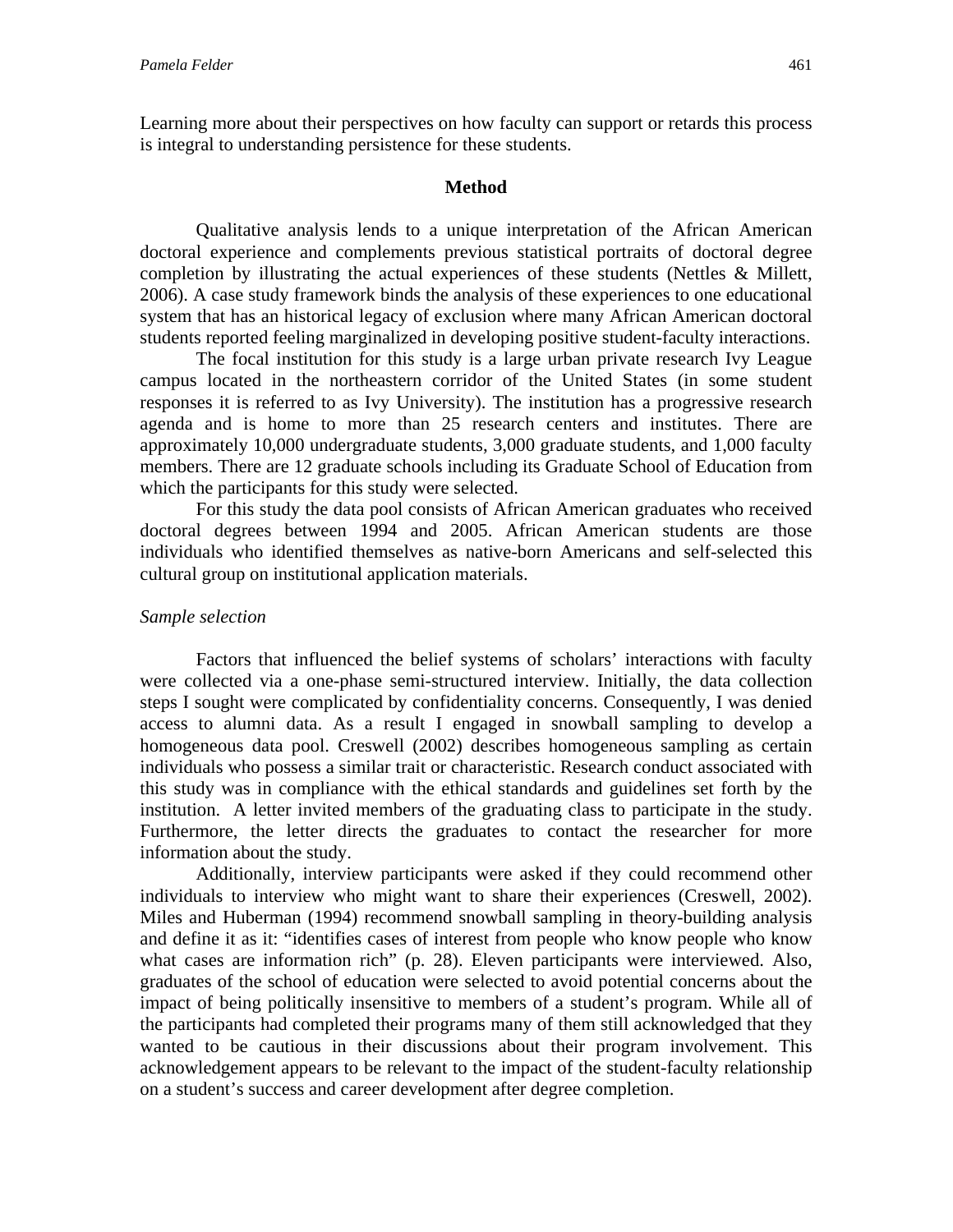#### *Data collection procedures*

Graduates who were self-selected or recruited from snowball sampling were given an overview of the study. After the overview, anyone who was willing to participate in the study was scheduled for an in-depth individual interview. Individual interviews were scheduled at a mutually agreeable location and were typically an hour in length. Interviews were facilitated by an African American doctoral student at the same institution who was familiar with the participants' experience and whose field notes and observations were addressed during the interview to encourage the development of discussion in these interviews. These field notes included information about program structure, program activities, the hiring of new faculty, and the accessibility of facilities. Rubin and Rubin (1995) found that interviewees are more willing to talk in-depth if they find that the researcher is familiar or sympathetic to their experiences. Interviews were transcribed verbatim.

#### *Data analysis*

Interview responses were analyzed using Miles and Huberman's (1994) Traditional Data Analysis Sequence. Codes were affixed to field notes that addressed the participants belief systems about student-faculty interactions. The researcher's reflections about these codes were written in the margins to aid in further categorization of these interactions. Miles and Huberman suggest that the researcher sort and sift through the notes to identify similar phrases and relationships between patterns, theme, distinct differences between subgroups and common sequences. This was helpful in isolating common belief systems about student-faculty interactions. As a result, small sets of generalizations were uncovered that could be formalized (p. 36) with a theoretical socialization construct.

#### *Procedures for optimizing research quality*

Lincoln and Guba (1985) suggest that issues of reliability, internal validity, and external validity in traditional empirical research were similar to the trustworthiness issues in naturalistic inquiry. Trustworthiness issues include credibility, transferability, dependability and confirmability.

Credibility refers to the prolonged engagement-the investment of sufficient time to achieve learning the culture and testing for misinformation. Eleven participants were interviewed over five months and the analytic process took an additional three months to complete. Codes relevant to the student-faculty relationship were consistently evaluated to determine if they were relevant to a student's progress towards degree completion. Again, these codes are part of the "encoded system of behavior specific to their area of expertise and the system of meanings and values attached to these behaviors" (Taylor & Antony, 2000, p. 186). For example, correlations were made between codes relevant to reflections about a faculty member's behavior and the belief system or perception ascribed to that behavior. Triangulation was achieved through member checking that included follow-up phone calls and meetings to discuss the codes and the researcher's interpretation of them. This provided an opportunity to test data, analytic categories, and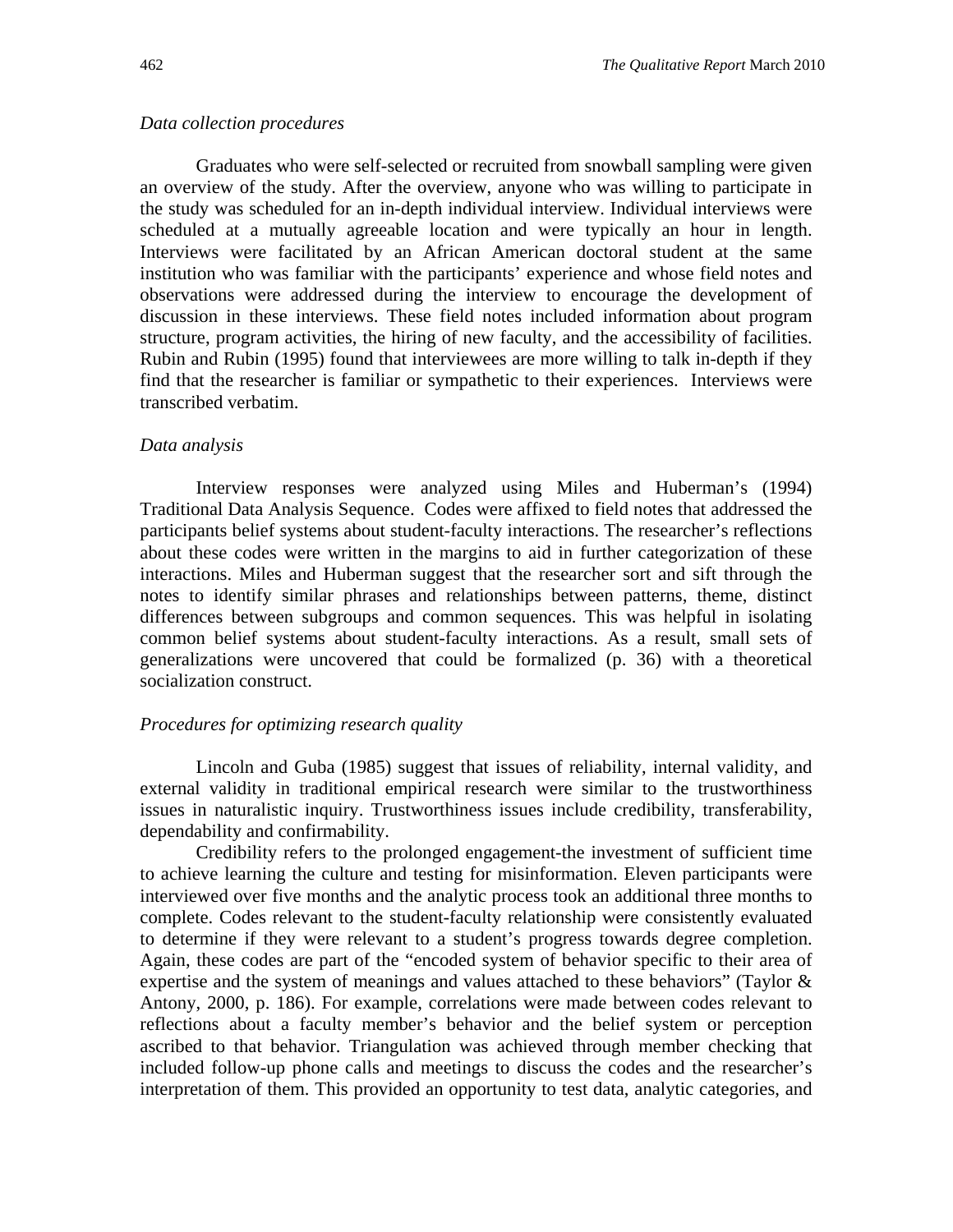conclusions with the degree completers from whom the data were originally collected (Lincoln & Guba, 1985).

Transferability refers to the usefulness of the findings and interpretations if they are placed within another context. Findings from these interviews of African American degree completers who graduated from an elite institution serve to be useful for understanding doctoral student persistence from a holistic perspective. Again, most of the studies on African American student success focus on students who are progressing towards degree completion. The transferability of findings regarding African American doctoral degree completion is useful when applied to a context of exploration particularly of students who are engaged in doctoral study. Based on the outcomes of the triangulation process the belief systems are dependable and reliable in terms of understanding why the student-faculty relationship is a critical factor towards African American doctoral degree completion.

## **Case Analysis**

This analysis involves situating the case study in a single elite graduate school of education in the northeast corridor of the United States (Creswell, 2002, p. 61). This contextual aspect of the study addresses the unique quality of African American doctoral degree production being represented in the field of education. Socialization theory is used here to highlight encoded systems of behavior specific to doctoral study in the field of education and the belief systems students held about faculty behavior by way mentoring, advising, leadership, and diversity. Tinto's (1993) model lends a process paradigm to this socialization as belief systems address their progress towards degree completion.

All of the interviewees suggest that faculty mentoring and support are critical to promoting their socialization, scholarship, and research, and career development post degree-completion which is consistent with previous research (Gasman et al., 2004; Gasman et al., 2008; Taylor & Antony, 2000; Thompson, 2006; Willie et al., 1991). However, their responses also support previous research that asserts African Americans are faced with challenges in maintaining relationships with faculty in predominately White institutions (Gasman et al., 2008; Taylor & Antony). Six cite that faculty advising and support were crucial to their persistence. Three participants describe their perceptions of faculty behavior as having a significant impact on their development. And, five discuss how their involvement with faculty directly affected their academic progress. Their responses highlight the dynamics associated with interacting with faculty and are included below in the following categories: faculty advising and support, perceptions of faculty behavior, and faculty diversity.

#### *Faculty advising/support*

The following responses speak to belief systems that characterize the participants' relationships with faculty members who advised or supported their doctoral student development. These responses suggest that making frequent connections with faculty is meaningful and valuable in the student/faculty relationship-building phase. This relationship development is relevant to the first stage of Tinto's (1993) model of doctoral student persistence; Transition and Adjustment. During this stage, students evaluate the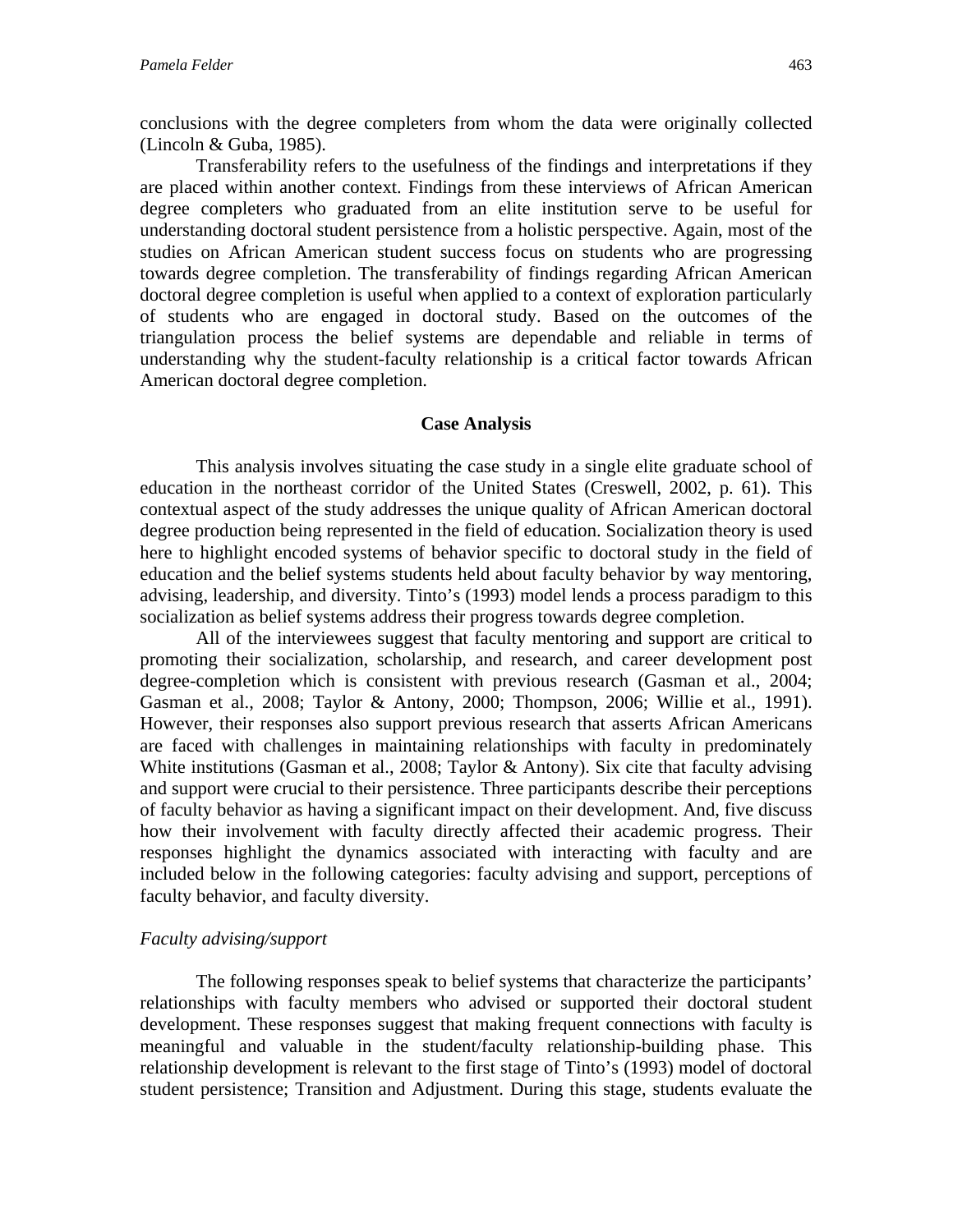investment of joining an academic community. They establish membership in the social and academic community where they are studying and begin to affiliate with other students and faculty. One can infer from these quotes that accessibility of faculty members is significant in developing affiliations with faculty; particularly as this relates for Black faculty. These quotes illustrate belief systems regarding the value of talking about one's research interest and the involvement in research collaboration initiated by a faculty member. Significant to making these connections was the accessibility of faculty members. Two respondents provide different views about the accessibility of faculty advisement:

For the most part all of the Black faculty I encountered have been very supportive and this was even prior to my incident … So I felt at home or that I could talk to someone about my research. Even it was a quick talk and all of them were real busy and sometimes were inaccessible. In terms of the white faculty … I think there were maybe one or two that I made a strong connection with. The type of support I did receive from my advisor when he would try to involve me in various research projects. He tried to connect me people who had similar research interests.

You know it varied from faculty member to faculty member … it was I think for the most part for me it was just more…it was like being in a swamp … trying to find the dry spots; the dry spots being the supportive faculty. I didn't find the faculty … with the exception of one or two, I did not find the faculty incredible supportive.

In addition, one participant describes faculty advising from the perspective of degree selection. The response indicates there is a perception of pressure experienced by African Americans who were involved in decision-making about degree program selection. This perception is suggestive of a "stereotype threat" that "is the social and psychological sense of peril that negative social stereotypes induce which results in a climate of intimidation that can hamper academic achievement" (Taylor & Antony, 2000, p. 187). The implication here is that academic achievement is shaped by the type of doctoral degree attained (Ph.D. or Ed.D). While it's not explicit in the quotes included in this study, decisions regarding degree selection could be relevant to assertions made in previous research about the Ph.D. being the preferred degree in the academy<sup>1</sup> (Courtenay, 1988). If this is the case, belief systems about the type of doctoral degree sought could potentially escalate into concerns about the development of research agendas and studentfaculty relationships that would shape career viability post-degree completion. Additionally, departmental expectations and degree requirements could be different for each degree which in turn can shape a student's level of commitment to degree completion.

According to this respondent, she perceived that the advising about the type of doctoral degree one attains is unclear and directly affected the experiences of African Americans within her department. Also, she perceived that a tension existed in the department regarding the degree options available to students. This reflection illustrates a sensitivity regarding the political dynamics in the department and the agendas of faculty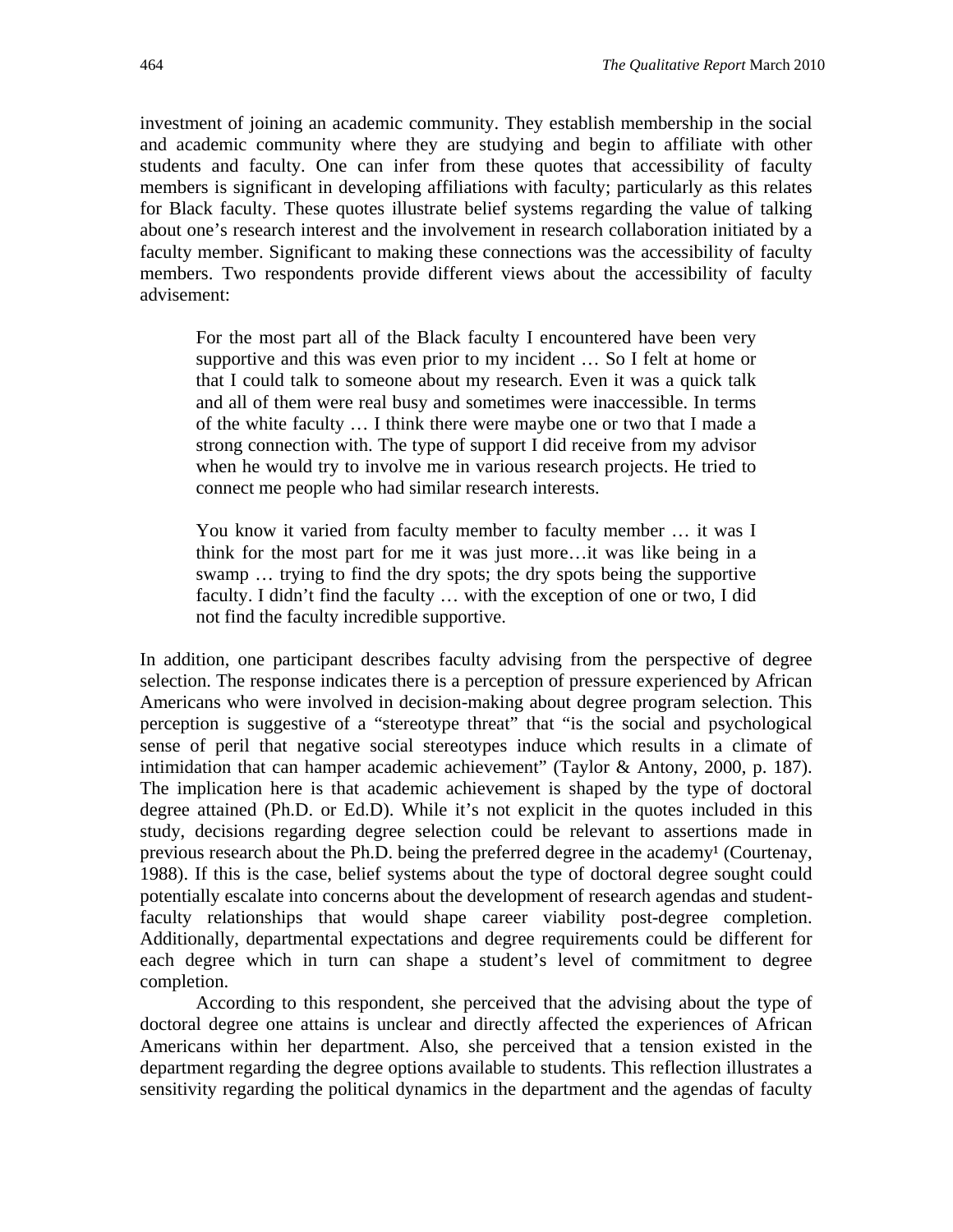members. Given the political nature of doctoral programs one should consider whether students who are engaged in doctoral study would feel comfortable in sharing these types of reflections without concerns about repercussions. Consider her reflections:

But I think in terms of their advising, they should be clear with students about the different degree options. There was some tension in our department about the difference between the Ed.D. and the Ph.D. One time a student who tried to go over from the Ed.D. to the Ph.D. program who was African American was not successfully able to do that for a variety of reasons. I think there was an undercurrent in our department among African American students about that issue. You sometimes have to make tough decisions to ultimately decide on what's best for you because sometimes faculty members have their own agendas and they try to steer students a certain way. You have to assert yourself to a certain degree.

And finally, two participants explain the importance of managing the support and advising received from faculty. The second response specifically speaks to obtaining support outside of the university. These belief systems are critical to the behavior that supports managing stages two and three of Tinto's (1993) model. First, Stage II - Attainment of Candidacy involves the acquisition of knowledge that will prepare students for their doctoral research. Students in this phase of development are less concerned with community membership. As such the quotes illustrate a sense of personal agency about one's work that includes setting deadlines, developing expectations about one's research abilities, and creating relationships beyond to institution's doctoral program's community. Students in Stage III - Completion of the Dissertation experience the culmination of their abilities and relationships with faculty, mentors, and advisers. During this stage, the faculty-mentor relationship is most likely to shape completion. Therefore students who are highly committed to degree completion will engage in the attainment of heuristic knowledge (Padilla, 1991) where support is sought after even if it is outside of the university. During these last two stages of the doctoral process students begin to socialize towards their disciplinary behaviors specific to their field of expertise. Given the multi-disciplinary nature of education gathering multiple perspectives about one's work appears to be a manifestation of academic rigor associated with the field. Consider the following student perspectives:

Stay on top of your stuff, don't rely on your advisor to do it. You need to do that, you need to be aware of what is required along the way, make sure all your stuff is in order. For instance for your proposal, you need to have an idea, start research the idea. Go talk to people about what their proposals look like. Ask them what the timeline was and follow that. Don't wait for your advisor to tell you what the steps are because that is their time and they will get to it on their time not your time and then you wonder why years later you are not proposing. You need to get on that. If the idea doesn't work, then they will tell you that and then you change it. But I feel that you need to self-focus and do groups with other people who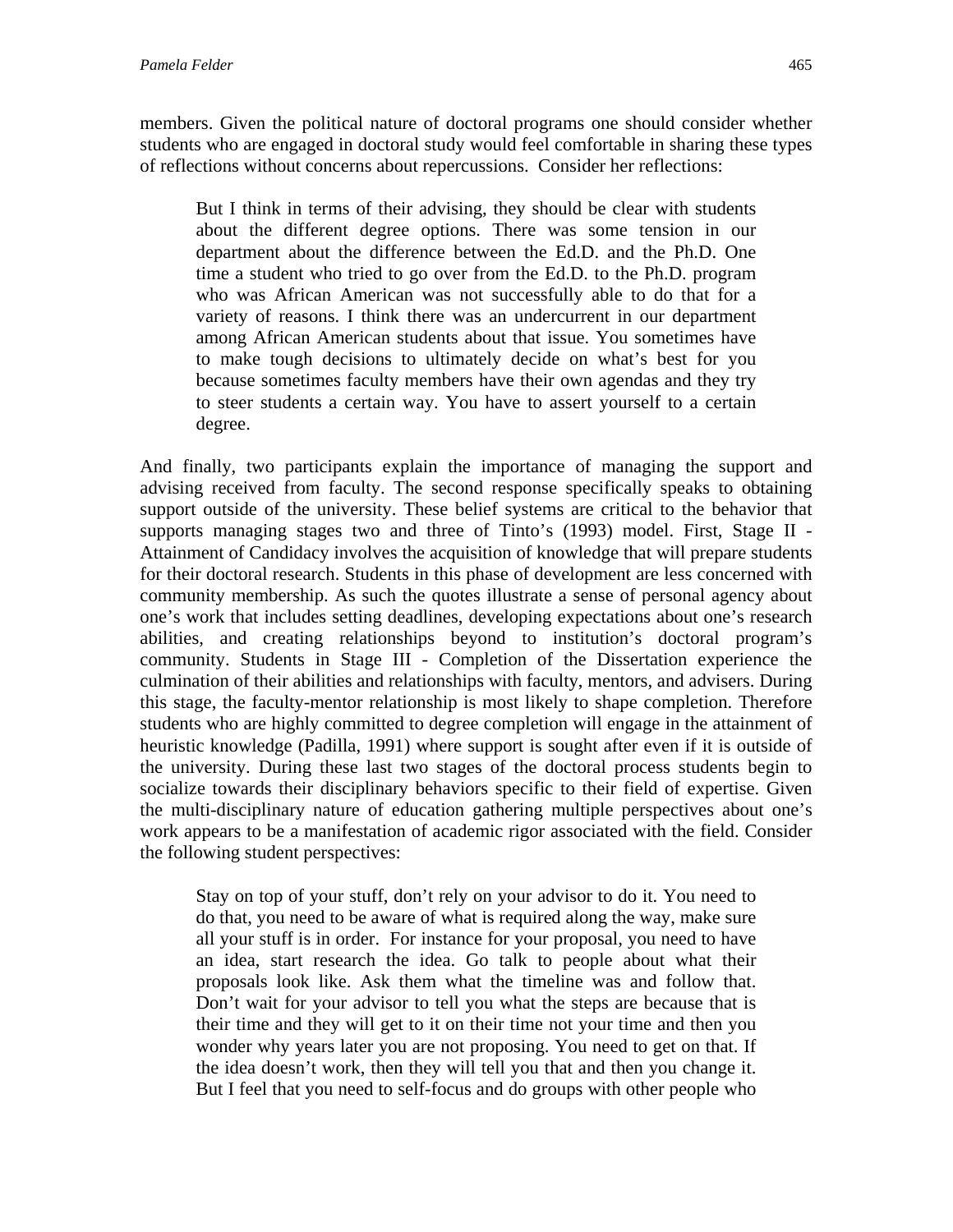are proposing. Toss ideas around and set deadlines for yourself that's very good. I just think that in terms of who you work with that they are stretched and their time is really pressured so they are not going to be as much as you might think.

… reach out to people outside of the school and outside of this university. The networks are very tight across the country for black scholars in the field of education in particular. It is so important to find them as early as possible and to let them nurture you. And, to let them help shape your work. My dissertation committee had two people from Ivy University and two people who weren't.

#### *Perceptions of faculty behavior*

The next series of comments describe the degree completers' perceptions of faculty behavior while they were engaged in doctoral study. These responses illustrate belief systems regarding the faculty's acknowledgement of students inside and outside of the classroom. Gasman et al. (2004) found that interacting with students inside and outside of the classroom enhances the student-faculty relationship and student satisfaction with their programs. Additionally, Gasman et al. (2008) suggest that increasing the frequency and quality of meetings with African American students can enhance doctoral student success. Hence, the quotes below address how the degree completer's perceived faculty support of their research agenda, and their level of consistency in providing that support. These responses are highly relevant to Tinto's (1993) second and third stages of doctoral student persistence:

You go to classes you pay the tuition and your physically in the space of the institution; But on another level no one knows your name. Faculty members speak when they feel like it. Even though you say hello they just sort of look at you. Or, you get 'Oh, I didn't know that was you.' Or, we walk over from this class to this class together. How could you not know my name? I know yours. There were only eight of us. Or, being called the name of other Black students.

I think a whole lot of faculty didn't take my work very seriously or even knew what I was doing. I had one faculty member pull me aside and sort of whispered to me in her office, 'I just want you to know that hip hop is not going to be around forever, so you better make sure you do something other than hip hop' as if all I did all day was like write down rap lyrics you know what I mean. As if my work was devoid of any sort of intellectual merit or rigor. She was actually trying to look out for me.

… the relationships that I've had with faculty could most aptly be described as schizophrenic. That sounds very dramatic but it's true. I have had interactions with faculty with the same faculty that have ranged from wildly supportive to just completely disrespectful and I think those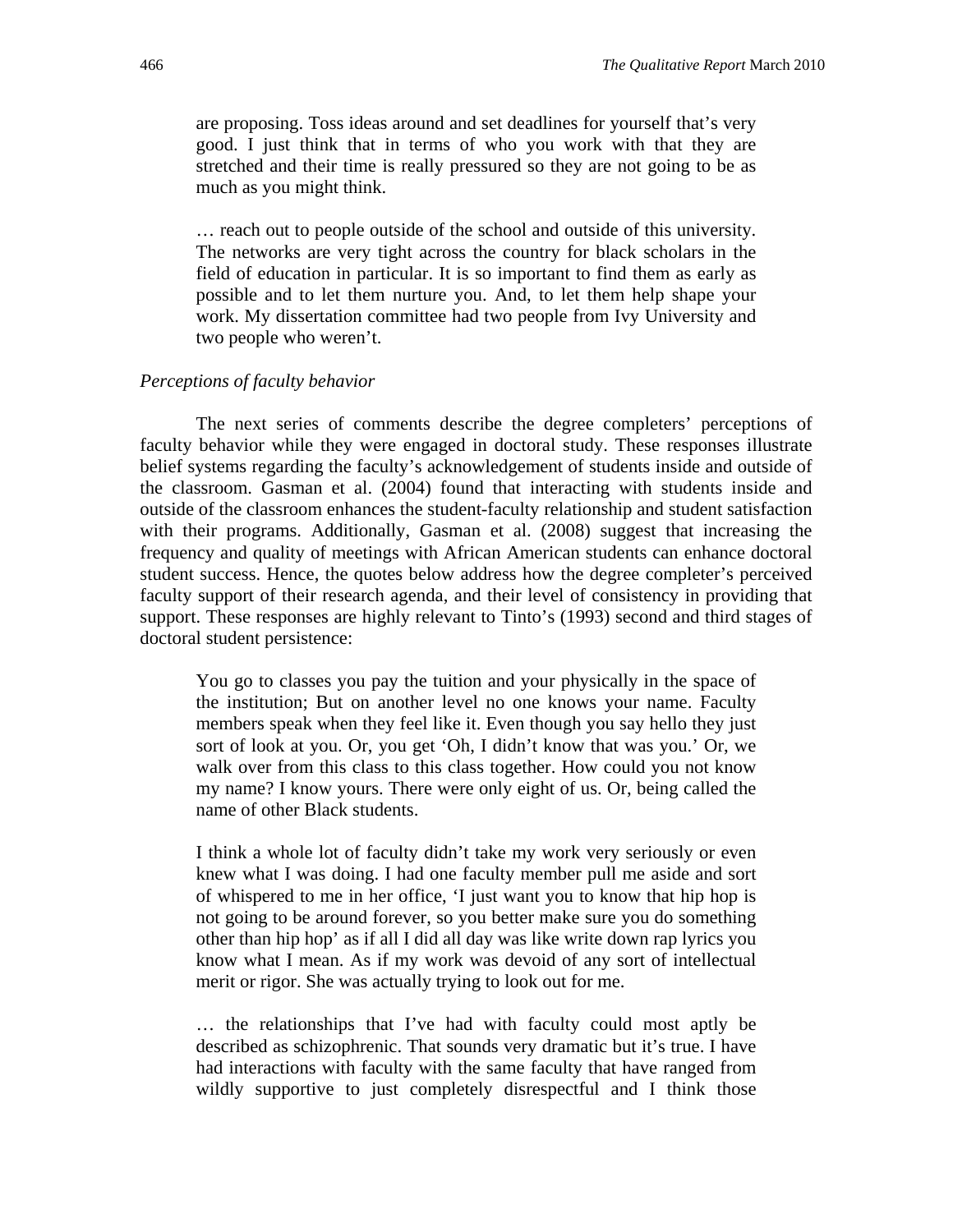relationships speak to the state of mind and state of being of the faculty… Just very, very strange behavior … ranging from … like I said from wildly supportive, very encouraging, to resentful and disconnected. And, I think that has to do a lot with their personalities, their experiences … a part of what I've learned … I don't know if this is useful for your study…but a part of what I learned is there is a cycle to this machine and in order to stay in it and be successful at it some people have assumed a sort of split personality and I don't mean that in a clinical sense I just mean it in terms of sort of climbing up the social ladder or you know gaining tenure … gaining respect … whatever.

# *Faculty diversity*

Research regarding minority student persistence has advocated the importance of a diverse faculty to guide the academic and social development of African American students especially in predominately white institutions (Davidson & Foster-Johnson, 2001; Taylor & Antony, 2000). Below are comments that speak to issues of faculty diversity from the perspectives of the interview participants. In these responses we see perceptions about the need for more diversity among the faculty and the sense that students learn about the role and responsibility of being a faculty member of color.

As far as the professors go, basically in our department there is one professor of color … She does a lot to help students academically but as far as representation, the faculty could be a little more diverse.

All of them were supportive. But the reality is that black professors, and I see this more up close with … they are just stretched too thin so I think for me I'm very self-directed. I do my research … touch base occasionally. I probably could benefit more from someone whose more hands on at the same time it's my style to be like let me just do this. But saying that, it worked well for me because I can do that. But if I was someone who needed more direction and needed someone to lay out the pathway for me, I don't know that they would be the best people to work with.

Because it's a certain reality to being a black professor, you mentor, you have to do your research, you have to do it well because of other people watching you and you do so many different things and your time is stretched. There was not a lot of hand holding or you know… it's not like I want it but sometimes you want a little more time a little more in depth.

Several respondents described how diversity was addressed by faculty members within the classroom. These responses address how socialization is influenced by the way classroom discussions are facilitated by faculty. The interview participants emphasize how the lack of familiarity with issues of diversity serves to minimize the potential for critical exploration on topics regarding inequities in education. In fact, according to one respondent, students often bear the responsibility of facilitating this exploration in class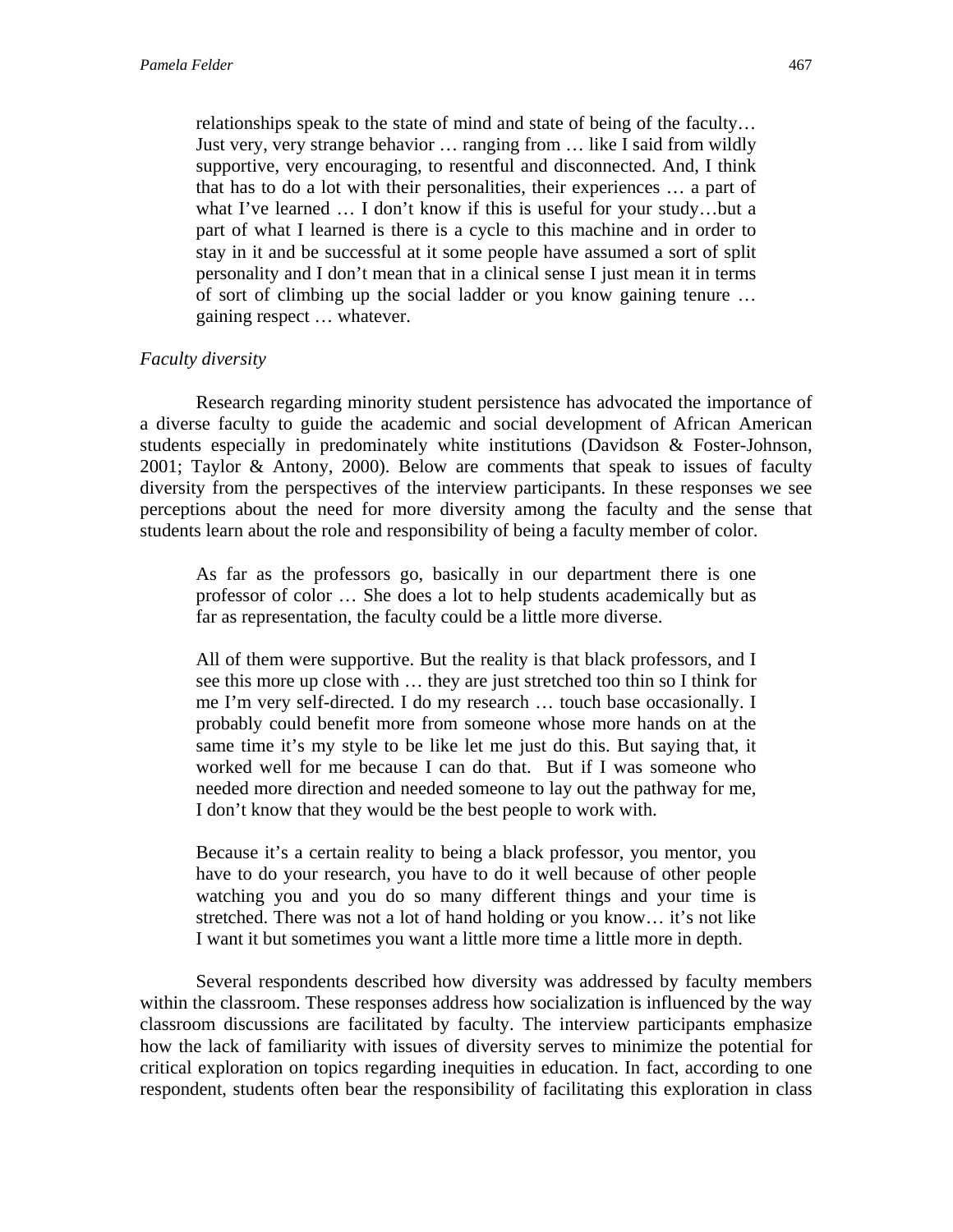in lieu of the professor. Of course this facilitation is constantly calibrated with the political dynamics of the class. In paraphrasing one the responses below, should an African American student take on the responsibility of facilitating that discussion they must be considerate of how their perspectives will affect others. Again, this belief system is consistent with Taylor and Antony's (2000) use of stereotype threat in describing the pressure associated with decision-making about class participation. Consider the following responses:

As far as the classes and the reading, I think that the discussions in the class and the reading in most of my classes did address issues of diversity. Issues related to inequity and some of critical types of topics. There was probably, in some classes I think certain professors were better able to facilitate discussions among students from different backgrounds, based on different topics. So I think I was in classes where I don't think professors were as comfortable when certain students were more passionate about particular topics than others. But sometimes when you are talking about issues of diversity or inequities it will impact students who have come from those environments in ways that other students who are just objective talking about it.

Maintaining your sanity as far as when you are asked to be the poster child for the minority perspective. Some people take offense a like why you always ask me for the black stuff. But taking that as a teachable moment for other people and having a balance of let's say of challenging the mainstream ideology.

It also meant that there were going to be times where you have to pick and choose your battles as far as with your professors. Because if you are going to talk about giving the student of color perspective in the research paper, not all of them want to hear that. There were some professors that like to scrape the surface when it came to race and culture and power and things like that. When you cut too deep, they kind of let you know that. They kind of let you know we don't have time for that right now, but that is a very interesting point. Depending on being the only person of color in the class sometimes, you were the one that waved the banner and made people get rid of those negative stereotypes and call them on it. Let them know where they are making generalizations and that not all black kids are like that, especially urban kids.

These responses indicate that faculty mentoring is critical to shaping African American doctoral student success. Student involvement with faculty in the form of a mentoring relationship, the perception of faculty commitment and behavior, and the presence of faculty diversity can serve as motivating factors in negotiating major barriers to degree completion. This is consistent with previous research that found that positive relationships with faculty enhance the doctoral experience for African Americans (Gasman et al., 2008).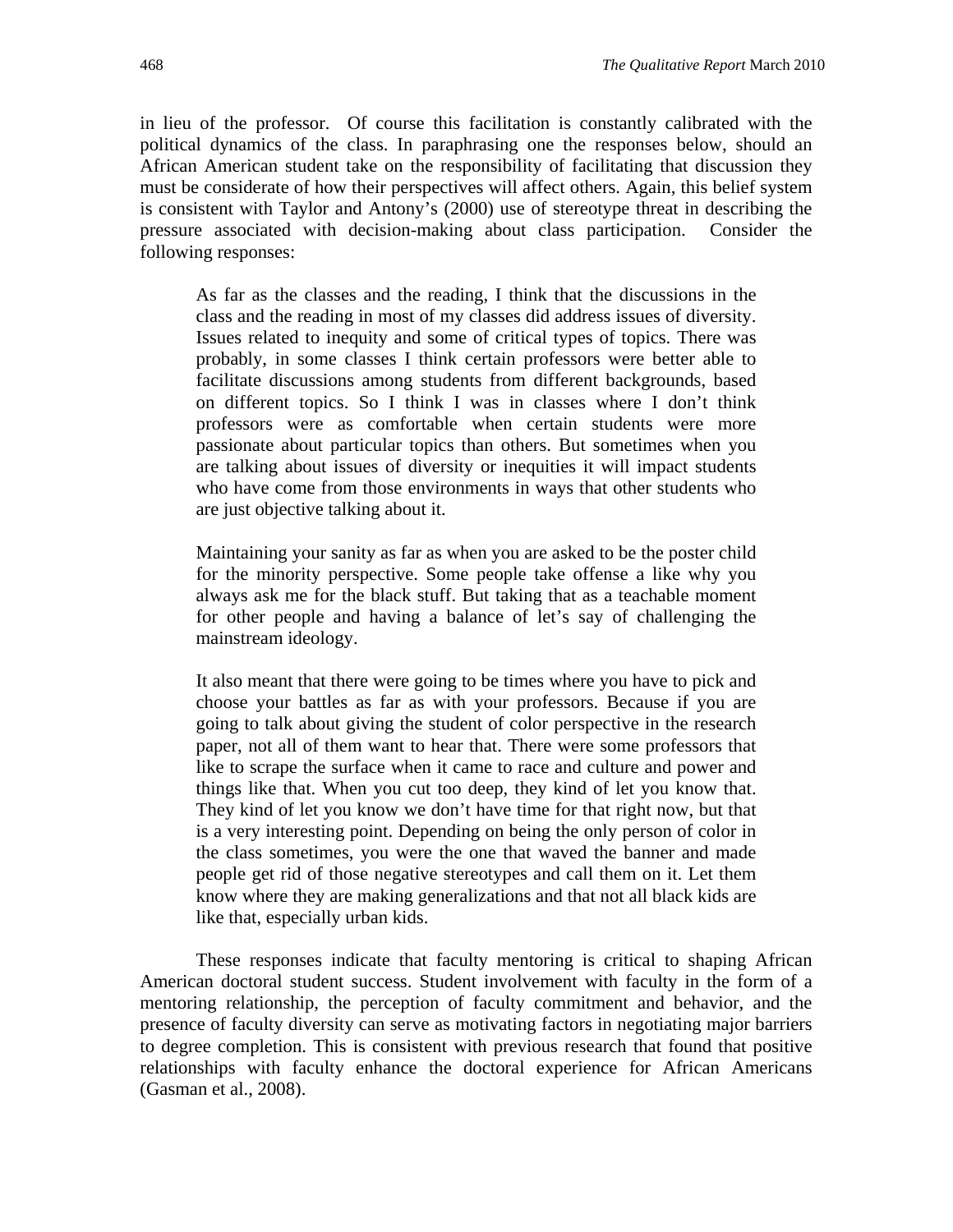Previous research on African American doctoral student socialization discusses school success in the context of students responding to stereotype threat by way of their domain identification (Taylor & Antony, 2000). The responses here suggest that these interviewees maintained strong commitments to their field of interests and were confident in their skills and abilities to achieve (Taylor  $\&$  Antony). Their perspectives about their student-faculty interactions indicated that if the mentoring they received was unconstructive they were able to navigate towards degree completion despite the consequences of this negative interaction. In fact, some responses suggest that this situational pressure experienced by the interviewees facilitated thinking about the belief systems held by unsupportive faculty. Respondents were mindful of the divisive nature of these interactions and continued to look for mechanisms that would support their degree completion. For the most part, positive student-faculty interactions were found in responses that spoke to the development of research collaborations and informal connections with faculty where students were able to informally discuss their academic and social experiences. These positive interactions appeared to have the most profound affect on shaping doctoral student success and are highly relevant to Tinto's (1993) third stage of doctoral student persistence, Completion of the Dissertation.

#### **Discussion**

Generally, the belief systems represented here indicate that the mentoring received by student did serve to facilitate their socialization. For example, this is clearly apparent in the previously mentioned quote from a participant who mentioned that his advisor introduced him to with people who had similar research interests. Successful students who make it through to degree completion positively respond to mentorship that supports their research focus.

An interesting concept that emerged from this study was the issue of advising students towards a particular type of doctoral degree; Ed.D. or Ph.D. Faculty mentoring practices that hindered success included formalities about the advising process. For example, one participant perceived that policies about a student's research agenda and type of degree (Ed.D. vs. Ph.D.) sought after were unclear to many African American students. In fact, there was a perceived underlying assumption in the department that many African American students felt persuaded towards the Ed.D. This certainly speaks to how faculty mentoring practices might be promulgated as part of the institution's organizational culture. And, this point raises some interesting questions: Do African Americans tend to seek what's considered to be the less prestigious degree? And, is a student's degree selection largely a function of personal choice or are there political dynamics that pressure students into choosing to seek the Ed.D? While the findings of this study are not explicit about how students are mentored in this regard, it is an issue worth considering for future study. Given the interviewee's belief system about a lack of departmental clarity on degree type for students a follow up study on the types of doctorates African Americans receive could shed light on this concern.

Previous studies on the African American doctoral experience aggregate both the Ed.D. and Ph.D. degree attainment (Gasman et al., 2008; Thompson, 2006). However, given the preeminence of the Ph.D. future studies that explore this nuance of the African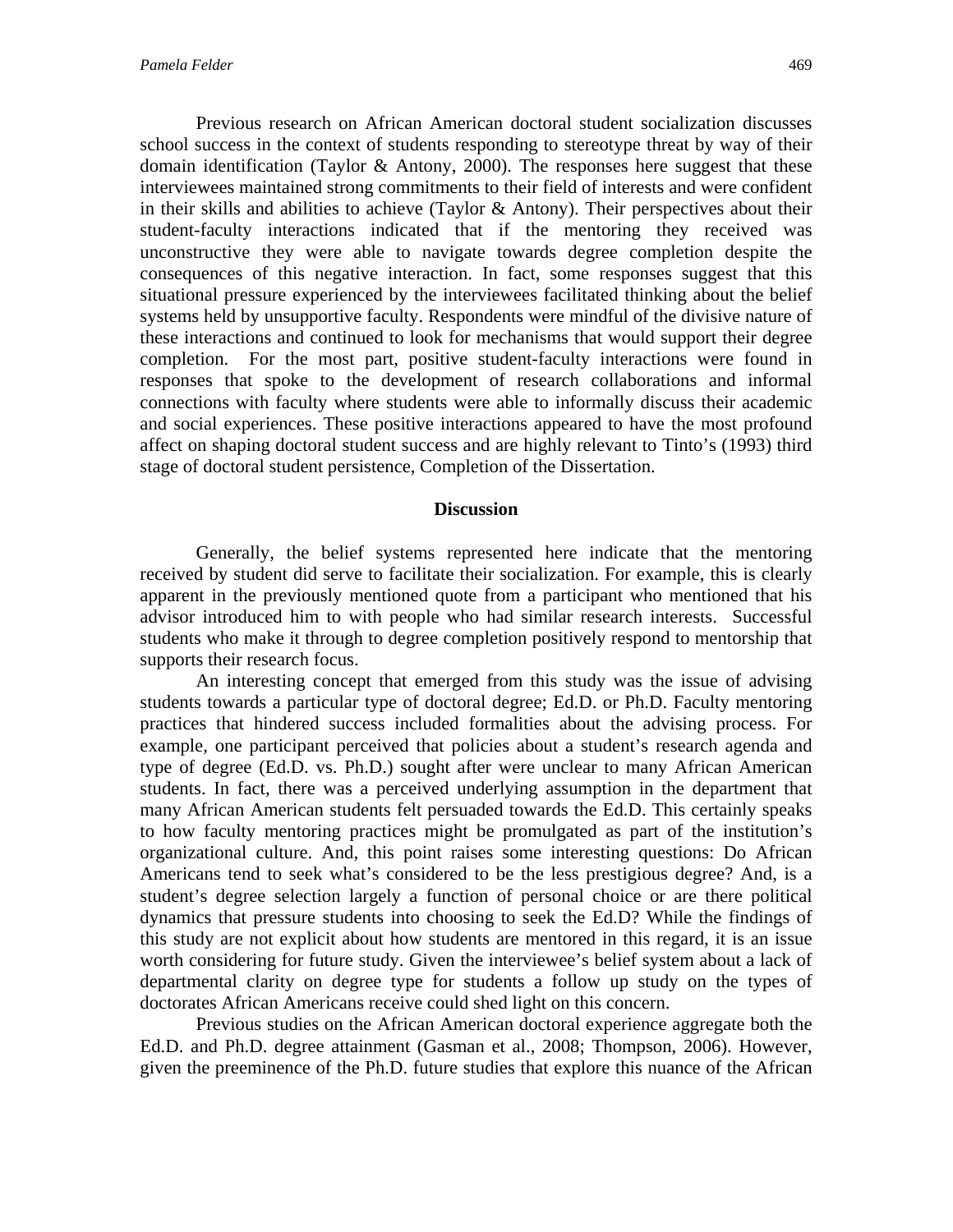American doctoral experience have implications for success and career development post degree attainment.

 In discussing faculty behavior most of the responses spoke to the students' perception of actions that served to marginalize them. For example, faculty members not acknowledging students outside of the classroom (these are faculty who might have the same students in class), and faculty members who may be "wildly supportive" and/or "disrespectful." These perceptions of behavior characterize an encoded system of behavior that underscores a historical legacy of exclusion that affects the development positive student-faculty relationships and serves to continually marginalize African American students and other students of color. This inconsistency speaks to the larger issue of faculty being generally disconnected from the student experience. The responses included herein suggest that successful African American doctoral students can interpret encoded systems of behavior that facilitate that disconnection in an effort to identify aspects of the process that will facilitate degree completion.

While financial rewards may serve to motivate faculty towards minimizing this inconsistent behavior (Gasman et al., 2008), institutional transformation that includes the valuing different student belief systems as an academic priority could serve to revitalize encoded systems that inhibit an appreciation for student experience and cultural difference (Harper & Hurtado, 2007).

 Faculty diversity appeared to be an important socialization factor to the African American doctoral student. While these faculty members may be in small number at this institution their presence and limited accessibility appeared to be comforting to students on some level. However, the perceptions suggest that faculty support is welcomed and appreciated regardless of the faculty member's race.

Additionally, the findings of this study are consistent with research that indicates that successful mentoring practices often serve to "demystify" of "deconstruct" the myths associated with the academy (Gasman et al., 2004). Faculty members who employed mentoring practices that promoted success for African American doctoral students were accessible. It appears that faculty members who shared brief, sincere encounters with students were viewed as considerate and helpful. This was especially important when students wanted to discuss ideas about research. This supports the Gasman et al.'s (2004) notion that faculty members should take advantage of informal and impromptu opportunities to talk about their motivations for research when mentoring students of color.

Second, faculty members who were willing to share ideas about their research often fostered collaboration with the student or identified other collaborative opportunities. Where previous research has indicated that African American students tend to feel isolated and marginalized at predominately white institutions (Gasman, et al., 2004) ), faculty members who work to combat these issues can serve to transcend barriers to success.

Implicit in the statements about faculty mentoring is the fact that collaboration is essential to developing a professional and scholarly network thus shaping one's disciplinary identity. As a new scholar emerges from the ranks of doctoral candidacy to the role of becoming an expert in a field of study, connections with other scholars with similar interests is integral to the development of a professional and disciplinary identity (Romero & Margolis, 1998). This speaks to a student's transition from Stage II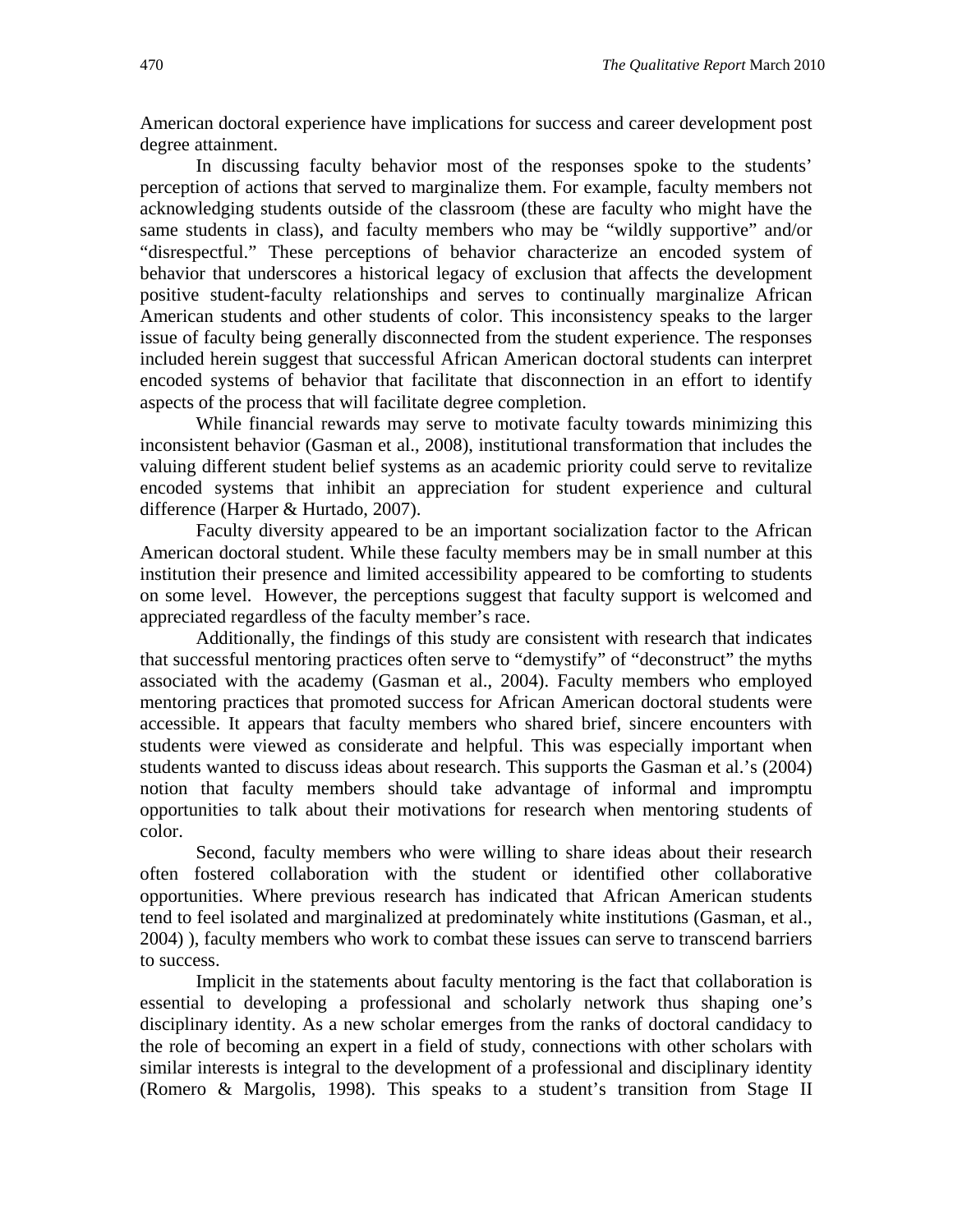(Attainment of Candidacy) of Tinto's (1993) model to Stage III (Completion of the Dissertation). This is transition is critical to the dissemination of one's work in the larger educational arenas.

## **Limitations**

This study is institution and culture specific. While the reflections provide critical data about the influence of persistence of African American doctoral degree completers, it should not be generalized to other institutions or populations. However, this assessment of African American doctoral success may offer insights helpful in developing strategies and in furthering research in this area. While the participants were part of a single-site case, their degree representation spans several different fields of study within education.

# **Conclusion**

While this study focuses on the role of the faculty member in the mentoring process, students who were proactive and sought mentoring found that their role in the mentoring process was critical to their success as well. Faculty members were often entrenched in their own research agendas so students who could relate to these agendas were often more self-directed and proactive about their student success and degree completion. The findings of this study did offer some evidence of the importance of same-race mentoring. However, most students were satisfied with mentoring from faculty members who were supportive of their research experience and progress towards degree completion despite their race.

The exploration of the student-faculty relationship at the doctoral level is a process that will continue to develop and evolve. The understanding of this relationship can assist faculty, administrators and students in highlighting the nuances of cultural and institutional specific experiences and the mentoring practices that are most effective. Further examination of this relationship can also serve to illuminate best practice strategies in the preparation of future and junior faculty members who hopefully will mentors future doctoral students.

The concept of mentoring is a consistently mentioned in research regarding minority doctoral persistence. For example, Nettles (1990) asserts: "Mentoring may be such a vital and essential part of doctoral education that all persisting students, regardless of their demographic and educational backgrounds, have similar experiences" (p. 10). Similarly, Willie et al. (1991) state: "Their [mentors] presence is essential in helping African Americans and other minority scholars through periods of doubt and indecision" (p. 67). More research is needed regarding the role of mentoring and its impact on the African American doctoral degree completion. The perceptions herein are unique as they are retrospective in nature and rest on a certainty of knowledge regarding African American degree completion and the positive and negative aspects of mentoring that shape success. Given what little information exists regarding African American doctoral student persistence understanding this student experience should not be left to chance and should be fully explored within the context of degree completion.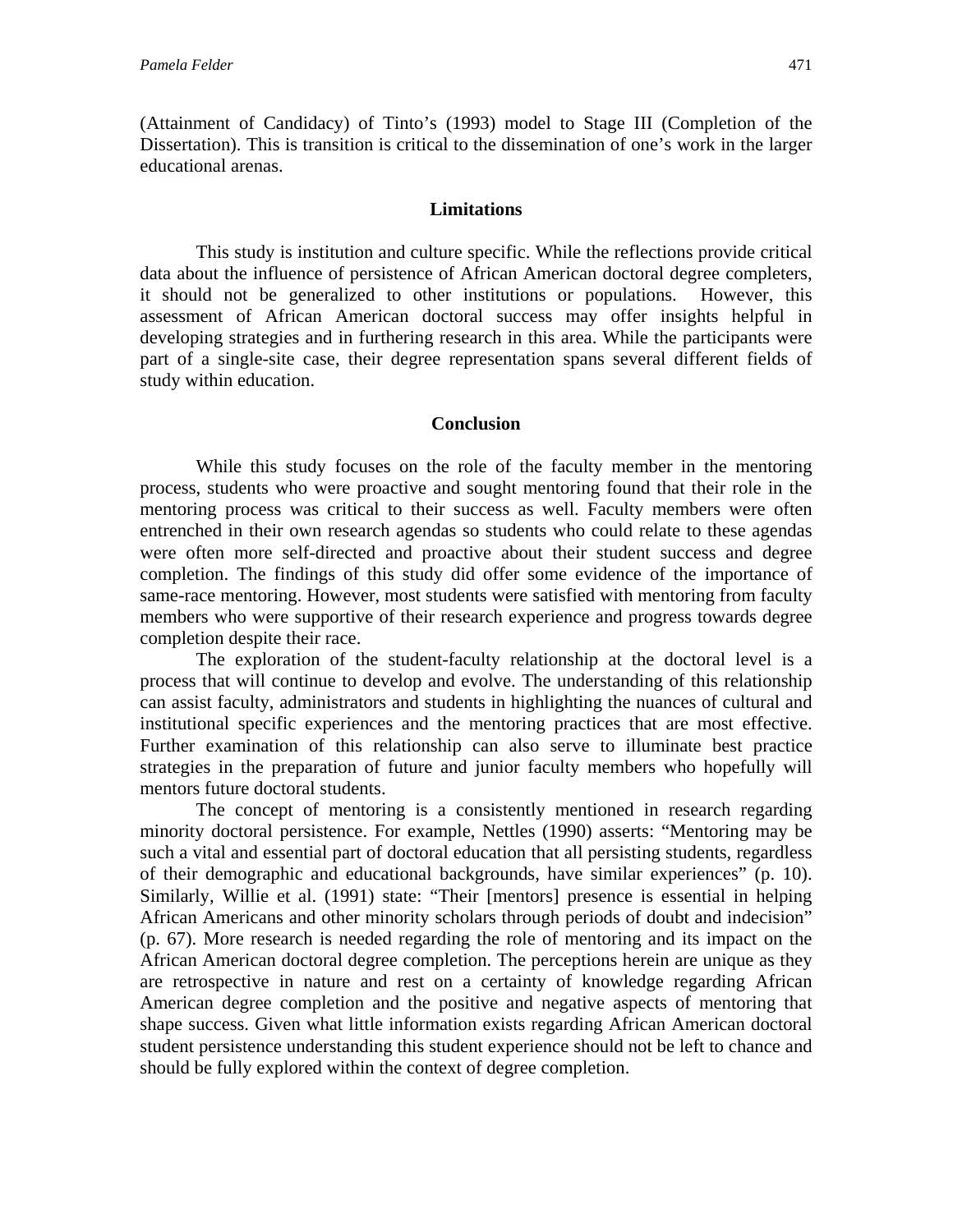#### **References**

- Baird, L. (1990). Disciplines and doctorates: The relationships between program characteristics and the duration of doctoral study. *Research in Higher Education, 31,* 369-385.
- Bowen, W. G., & Rudenstine, N. L. (1992). *In pursuit of the PhD.* Princeton, NJ: Princeton University Press.
- Courtenay, B. (1988). Eliminating the confusion over the Ed.D and Ph.D. in colleges and schools of education. *Innovative Higher Education, 13*(1), 11-20.
- Creswell, J. W. (1998). *Qualitative inquiry and research design: Choosing among the five traditions.* Thousand Oaks, CA: Sage Publications.
- Creswell, J. W. (2002). *Educational research: Planning, conducting, and evaluating quantitative and qualitative research*. NJ: Prentice Hall.
- Davidson, M. N., & Foster-Johnson, L. (2001). Mentoring in the preparation of graduate researchers of color. *Review of Educational Research*, *71*(4), 549-574.
- Gardner, S. K., & Barnes, B. J. (2007). Graduate student involvement: Socialization and the professional role. *Journal of College Student Development*, *48*, 269-387.
- Gasman, M., Gerstl-Pepin, C., Aderson-Thompkins, S., Rasheed, L., & Hathaway, K. (2004). Developing trust, negotiating power: Transgressing race and status in the academy. *Teachers College Record, 106*(4), 689-715.
- Gasman, M., Hirschfield, A., & Vultaggio, J. (2008). "Difficult yet rewarding": The experiences of African American graduate students. *Journal of Diversity in Higher Education, 1*(2), 126-138.
- Girves, J. E. & Wemmerus, V. (1988). Developing models of graduate student degree progress. *The Journal of Higher Education*, *59*(2), 163-189.
- Golde, C. (1998). Beginning graduate school: Explaining first-year doctoral attrition. *New Directions for Higher Education*, *101*, 55-64.
- Harper, S. R., & Hurtado, S. (2007). Nine themes in campus racial climates and implications for institutional transformation. In S. R. Harper & L. D. Patton (Eds.), *Responding to the realities of race on campus* (pp. 7-24). San Francisco: Jossey-Bass.
- Hawley, P. (1993). *Being bright is not enough: The unwritten rules of doctoral study.* Springfield, IL: Charles C. Thomas.
- Hoffer, T. B., Welch, V., Jr., Webber, K., Williams, K., Lisek, B., Hess, M., et al. (2006). *Doctorate recipients from United States universities: Summary report 2005*. Chicago, IL: National Opinion Research Center.
- Hurtado, S., Milem, J., Clayton-Pedersen, A. R., & Allen, W. R. (1998). Enhancing campus climate for racial/ethnic diversity: Educational policy and practice. *The Review of Higher Education, 21*, 279-300.
- Lincoln, Y. S., & Guba, E. G. (1985). *Naturalistic inquiry.* Beverly Hills, CA: Sage.
- Lovitts, B. E. (2001). *Leaving the ivory tower: The causes and consequences of departure from doctoral study*. Lanham, MD: Rowman & Littlefield.
- Miles, M., & Huberman, A. M. (1994). *Qualitative data analysis: A sourcebook of new methods*. Beverly Hills, CA: Sage.
- Nettles, M. T. (1990). Success in doctoral programs: Experiences of minority and white students. *American Journal of Education, 98*(4), 494-522.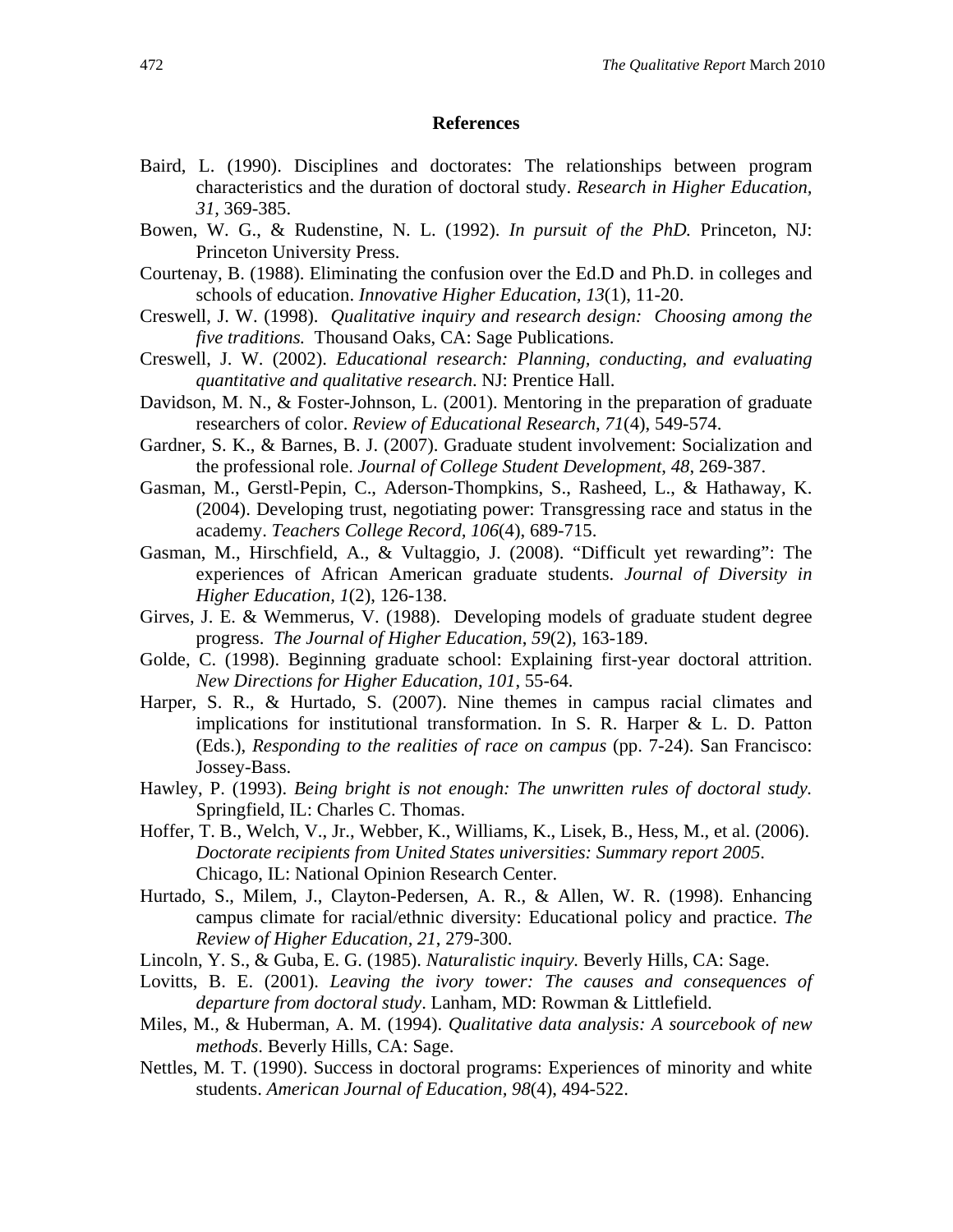- Nettles, M. T., & Milliett, C. M. (2006). *Three magic letters: Getting to Ph.D.* Baltimore: Johns Hopkins Press.
- Ostroff, C., & Kozlowski, S. W. J. (1993). The role of mentoring in the information gathering processes of newcomers during early organizational socialization. *Journal of Vocational Behavior, 42*, 170-183.
- Padilla, R. V. (1991). Assessing heuristic knowledge to enhance college students' success. In G. D. Keller, J. R. Deneen, & R. J. Magillan (Eds.), *Assessment and access: Hispanics in higher education* (pp. 81-92). Albany: State University of New York Press.
- Padilla, R. V., Trevino, J., Gonzalez, K., & Trevino, J. (1997). Developing local models of minority student success in college. *Journal of College Student Development, 38*, 125-135.
- Romero, E., & Margolis, E. (1998). The department is very male, very white, very old, and very conservative: The functioning of the hidden curriculum in graduate sociology departments*. Harvard Educational Review*, *68*, 1.
- Rubin, H. J., & Rubin, I. S. (1995). *Qualitative interviewing: The art of hearing data.* Thousand Oaks, CA: Sage.
- Taylor, E., & Antony, J. S. (2000). Stereotype threat reduction and wise schooling: Towards the successful socialization of African American doctoral students in education. *The Journal of Negro Education, 69*(3), 184-198.
- Tinto, V. (1993). *Leaving college: Re-thinking the causes and cures of student attrition*  (2nd ed.). Chicago: University of Chicago Press.
- Thompson, P. F. (2006). *African American doctoral degree completers and the factors that influence their success in the Ivy League.* Doctoral Dissertation, University of Pennsylvania, Pennsylvania.
- Turner, C. S. V., & Thompson, J. R. (1993). Socializing women doctoral students: Minority and majority experiences. *The Review of Higher Education, 16*, 355- 370.
- Walker, G. E., Golde, C. M., Jones, L., Bueschel, A. C., & Hutchings, P. (2008). *The formation of scholars: Rethinking doctoral education for the twenty-first century.* San Francisco: The Carnegie Foundation for the Advancement of Teaching, Jossey-Bass.
- Willie, C. V., Grady, M. K., & Hope, R. O. (1991). *African Americans and the doctoral experience: Implications for policy*. New York: Teachers College Press.

#### **Author's Note**

Dr. Pamela Felder is Director of Educational Leadership programming for the Global HELP Initiative at Teachers College, Columbia University. She served as Lecturer in the Higher and Postsecondary Education Program as a Lecturer from 2006- 2009. Prior to coming to Teachers College, she was a Lecturer in the Policy, Management and Evaluation Division in the Graduate School of Education at the University of Pennsylvania where she developed and taught a course on college student retention and persistence. Dr. Felder's primary research interest is graduate student development with an emphasis on the doctoral experience. She explores the socialization